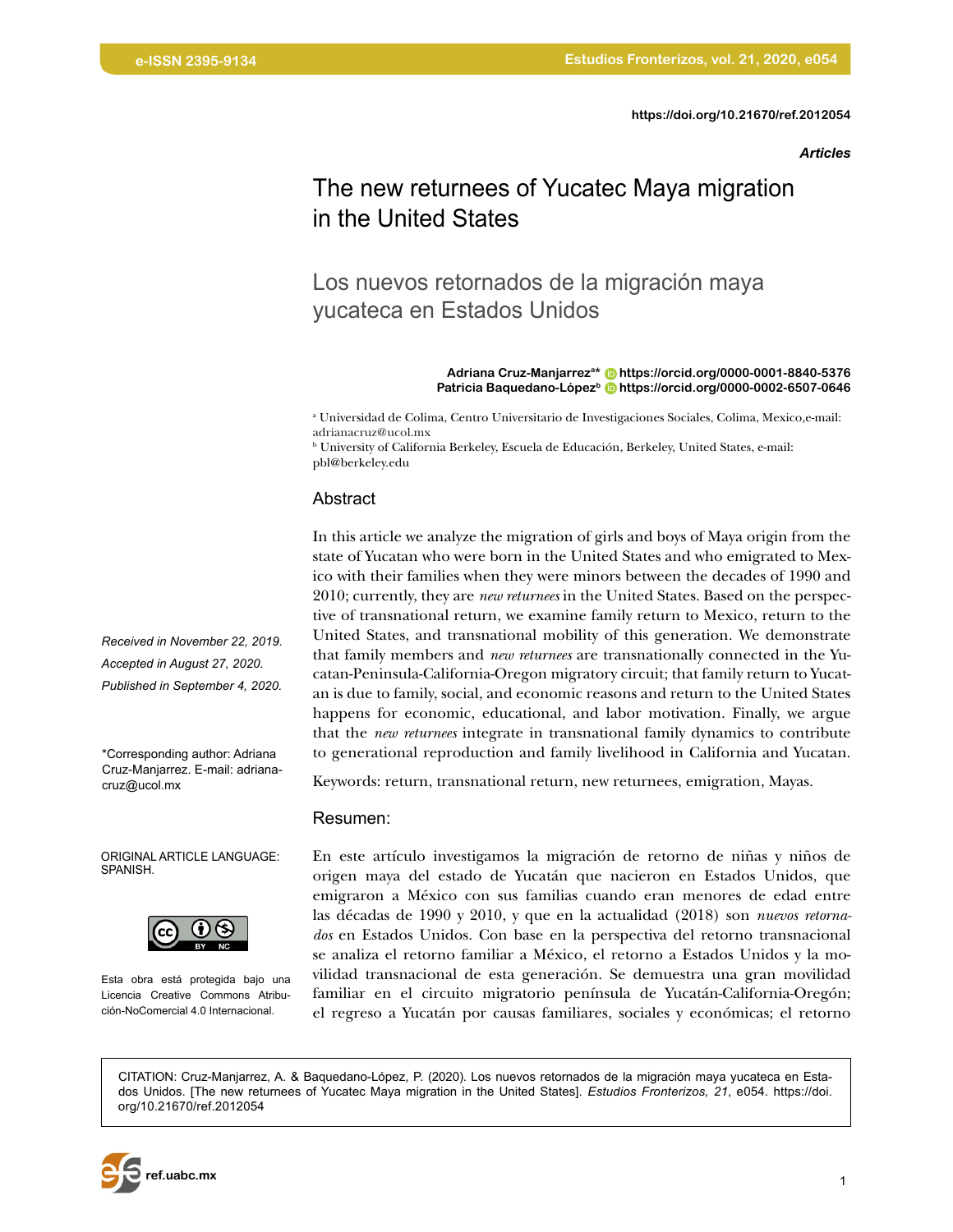a Estados Unidos por cuestiones económicas, educativas, y laborales; y, la integración de los *nuevos retornados* en las dinámicas familiares transnacionales que posibilitan la reproducción generacional y el sustento familiar en California y Yucatán.

Palabras clave: retorno, retorno transnacional, nuevos retornados, migración, mayas.

## Introduction

This study aims to investigate the return migration of children of Mayan origin from the State of Yucatan, who were born in the United States and returned to Mexico with their families when they were minors, between the 1990s and 2010s, and who are currently (2018) *new returnees* to the United States. There are three sections to this article. The first presents the background of the Yucatec Mayan return migration to the United States. The second section analyses the causes of the return to Mexico. Lastly, the third section focuses on the return to the United States. The findings demonstrate great multi-polar family mobility in the Yucatan Peninsula-California-Oregon migratory circuit. The return to Yucatan is due to family, social, and economic reasons, and the return to the United States is due to economic, educational, and employment reasons. Additionally, the findings indicate that the integration of the *new returnees* into transnational family dynamics contributes to generational reproduction and family livelihood in California and Yucatan.

### *Background of the Yucatan-United States Return Migration*

After more than thirty years of Yucatecan migration to the United States, there is now a great migratory circuit that connects three generations of migrants from various localities of Yucatan, from family networks and landscapes in different states of the United States. This international migratory movement started with the internal migration that took place in the Yucatan Peninsula between the 1970s and 1980s, which deterred international migration. The opening of the customs office in Chetumal and the development of the tourism industry in Quintana Roo opened up several job opportunities for the inhabitants of this region.

However, at the start of the 1990s, this internal migration became international. While some Yucatecan people stayed to work in the Yucatan Peninsula, others emigrated to California and Texas motivated by the economic crisis of the time, unemployment in home communities, and the privatization and sale of peasant agricultural lands. Toward the end of the 1980s and during the 1990s, international Yucatecan migration was primarily male, economic, undocumented, and circular. Nevertheless, as some studies have illustrated, female migration increased during this time due to marital and family causes (Adler, 2004; Baquedano-López & Borge Janetti, 2017; Barenboim, 2013; Cruz-Manjarrez, 2019; Fortuny Loret de Mola, 2009; Lewin Fischer, 2007; Muse-Orlinof, 2014). The persistence of international migration of young single and married men, as well as the immigration of minors with their parents, and the birth of American children to Yucatecan Mayan parents (Casanova, 2011, 2016) in the Bay Area, California, is documented for the late 1990s and 2000s.

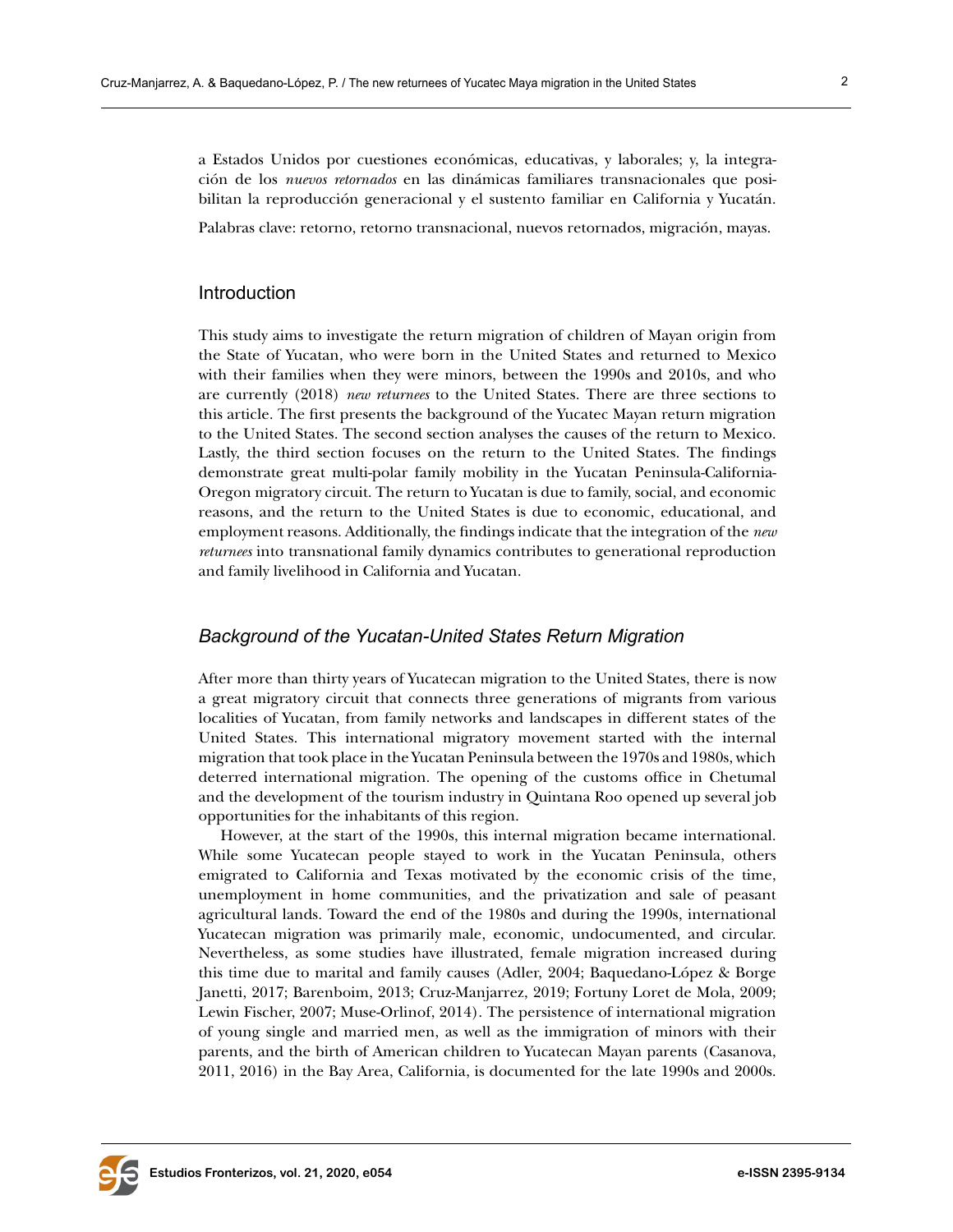Therefore, the formation of transnational families and the presence of families with mixed legal status<sup>1</sup> (Fix & Zimmermann, 2001) became a reality in the United States during this decade. In this respect, recent studies on this migratory tradition have documented that throughout the 2010s, a type of transnational family and community life has developed (Baquedano-López, 2019; Cornejo Portugal & Fortuny Loret de Mola, 2011; Cruz-Manjarrez, 2018; Lewin Fischer et al., 2012). Furthermore, there is evidence of experiences of return to Yucatan in the migrant generation because of either personal or family decisions (Solis Lizama, 2017, 2018).

This study proposes the concept of *new returnees* to refer to the American minors —the second generation (Portes, 1996)— who grew up or resided in Mexico for at least three years and are now returning to the United States and intend to settle there for a significant period (cf. Faist, 2000, p. 19; Masferrer et al., 2019). Based on the transnational perspective of return (Cassarino, 2004; Cavalcanti & Parella, 2013), the return of the *new returnees* is conceptualized in a "double return" framework, to Yucatan and California, as well as within a multi-polar transnational migratory circuit that enables the *new returnees* to undertake return journeys and to find opportunities for social, educational, and job integration —based on extensive family networks— in Mexico and the United States.

### Methodology

This is a qualitative, multi-sited study (Marcus, 1995) with a network of themes regarding human mobility, neoliberal economy, and spatial relocations (Burawoy et al., 2000) that, as a whole, make it possible to examine how migration, return, and family dynamics are constructed in regional, national, and transnational migratory circuits. The multi-sited perspective gives an account of how individual migratory experiences are interwoven with family experiences in different generations, temporal factors, and locations of the Yucatan Peninsula-California-Oregon migratory circuit. The fieldwork took place in three communities in the south of Yucatan and three counties of California. Seven interviews with young people born in the United States who grew up in Yucatan, and who are now back in the United States, were selected from a starting database with 67 interviews at these locations. Below are some sociodemographic data presented in order to situate, in time and space, the mobility experiences of the *new returnees* in the Yucatan Peninsula-California-Oregon migratory circuit between the 1990s and 2010s. Pseudonyms are used to protect the identity of the subjects of study.

Table 1 presents a sample of *new returnees*. Six out of seven were born in Marin County and are back in the same county, with the seventh having been born in Oregon and returned there first but then moved to San Francisco. Five of them are single, one married, and one in a domestic partnership. Six of them are American citizens, one is an American resident and a Mexican citizen, and two report having a Mexican passport. The sample includes the case of Harold in order to question the return



<sup>1</sup> Fix and Zimmermann (2001) used this concept for the first time to describe the diversity of legal status found among the members of migrant families in the United States: American citizens, American residents, undocumented immigrants, Deferred Action for Childhood Arrivals (daca), and Temporary Protected Status, among others.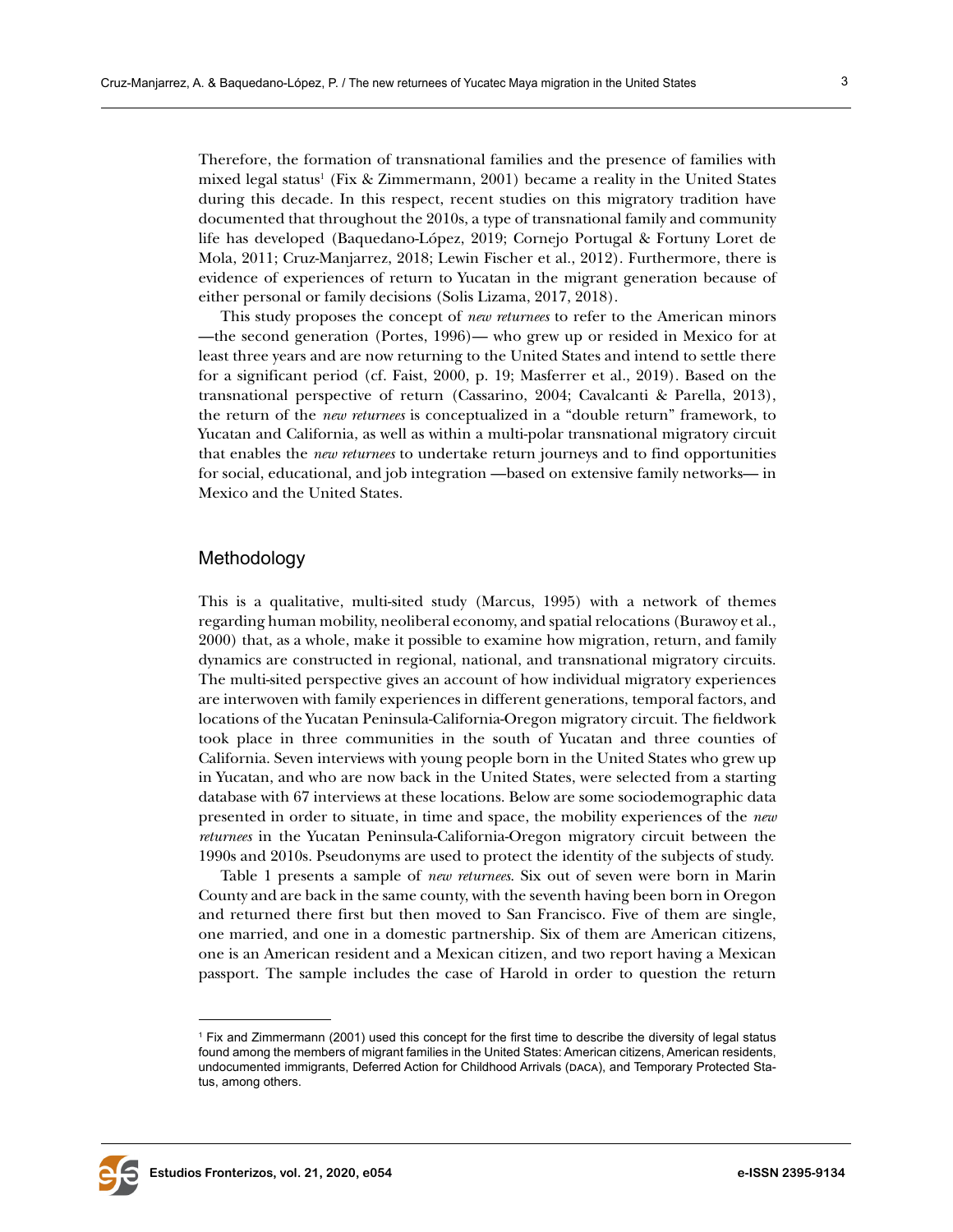processes and the categories that distinguish it. In this case, the father of Harold is an American citizen, and he is requesting permanent residence for his son to create a type of legal family reunion and return to the United States. This is a case that will help in the processes of rethinking and writing about how and from where the return mobility processes are analyzed.

| <b>Name</b> | Year of<br>birth | Age | Place of<br>birth | <b>Civil status</b>     | <b>Citizenship</b>             | <b>Sex</b>   | <b>Current</b><br>residence |
|-------------|------------------|-----|-------------------|-------------------------|--------------------------------|--------------|-----------------------------|
| Teresa      | 1992             | 25  | Marin             | Married                 | <b>United States</b><br>(U.S.) | $\mathbf{F}$ | Marin, CA                   |
| Brenda      | 1991             | 26  | Marin             | Single                  | U.S.                           | F            | Marin, CA                   |
| Harold      | 1995             | 23  | Peto              | Single                  | Mexican<br>(U.S. Resident)     | M            | Marin, CA                   |
| Dany        | 1995             | 23  | Portland          | Domestic<br>partnership | Binational                     | M            | SF, CA                      |
| Oscar       | 1998             | 20  | Kentfield         | Single                  | Binational                     | M            | Marin, CA                   |
| Carmela     | 2000             | 17  | Greenbrae         | Single                  | U.S.                           | $\mathbf{F}$ | Marin, CA                   |
| Doris       | 2005             | 12  | Greenbrae         | Single                  | U.S.                           | $\mathbf{F}$ | Marin, CA                   |

|  | Table 1. Sociodemographic characteristics |
|--|-------------------------------------------|
|--|-------------------------------------------|

Source: created by the author.

Table 2 refers to the mobilities within the migratory circuit in a context of family return to Mexico and then a return to the United States. The general characteristics of this group include the first return trip from the United States to Mexico, which takes place between the ages of one and eight. The second return trip is from Yucatan to the United States and takes place between the ages of eight and twenty. All of the *new returnees* grew up in the place of origin of their parents, and in one particular case in regional mobility processes in the Yucatan Peninsula (between Mérida and Peto). In this sample of returned population, six families are from the city of Peto and one from Yotholin, Yucatan. All *new returnees* have an extensive family with migratory experience in California and the Yucatan Peninsula. All of them are part of mixed families with parents and siblings born in Mexico and the United States, who are American citizens, legal American residents, daca, undocumented, deportees, and returnees to Yucatan. There is experience of parental divorce in three of the seven families of this group (all with second marriages to Yucatecan people), accompanied by a remigration process of the parents to the United States, as well as processes of voluntary return and deportation to Yucatan.

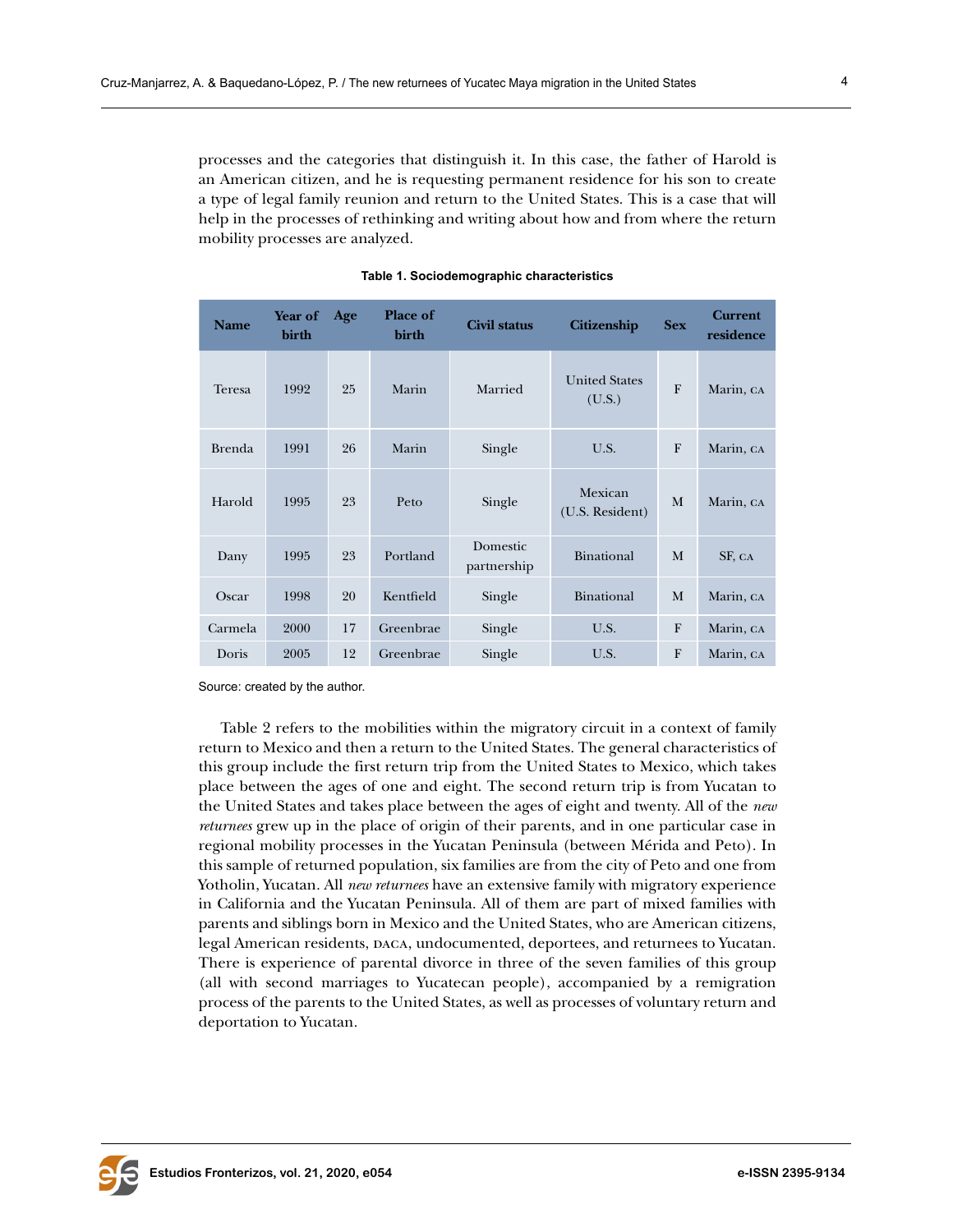Harold Born in Mexico Peto (Urban)

| Table 2. Family return to Yucatan and California |                         |                      |                           |  |  |  |  |
|--------------------------------------------------|-------------------------|----------------------|---------------------------|--|--|--|--|
| Name                                             | <b>Return to Mexico</b> | Where they grew up   | <b>Return to the U.S.</b> |  |  |  |  |
| Teresa                                           | Baby                    | Merida, Peto (Urban) | 8 years old               |  |  |  |  |
| Brenda                                           | $2 - 3$ years old       | Peto (Urban)         | $14-15$ years old         |  |  |  |  |

Permanent U.S. Resident (18 years old)

**Table 2. Family return** 

Dany Baby Yotholin (Rural) 18 years old

Oscar Baby Peto (Urban) 20 years old

Carmela 8 years old Peto (Urban) 11 years old

Doris 4 years old Peto (Urban) 9 years old

Source: created by the author.

Table 3 outlines the educational and employment journeys of the *new returnees* in California. The table illustrates that most of them studied preschool and elementary school in Yucatan, with some studying high school. Two were binational students with middle and high school education in Yucatan and the United States. All of the women are bilingual, while two of the men speak Spanish, and one is bilingual in Mayan and Spanish. Two women and three men of the sample have had work experience in California.

**Table 3. Educational and employment situation in the transnational migratory circuit**

| <b>Name</b>   | <b>Education</b> (Mexico)                                             | <b>Education</b> (U.S.)                                                 | <b>Employment</b><br>status $(U.S.)$ |
|---------------|-----------------------------------------------------------------------|-------------------------------------------------------------------------|--------------------------------------|
| <b>Teresa</b> | Elementary                                                            | High school                                                             | Not working at<br>the moment         |
| <b>Brenda</b> | Preschool, elementary, and<br>middle school                           | High school and university/<br>profession certificates                  | Health clinic<br>manager             |
| Harold        | Elementary, middle<br>school, did not finish high<br>school           | Not studying or taking English<br>as a Second Language<br>(ESL) classes | Construction                         |
| Dany          | Elementary, middle<br>school, and second semes-<br>ter of high school | Not studying or taking<br>English/ESL classes                           | Restaurant                           |
| Oscar         | High school (hygiene and<br>community health)                         | English/ESL                                                             | Restaurant                           |
| Carmela       | Elementary, middle school                                             | Middle school and high school                                           | Not working                          |
| Doris         | Elementary                                                            | Elementary                                                              | Not working                          |

Source: created by the author.

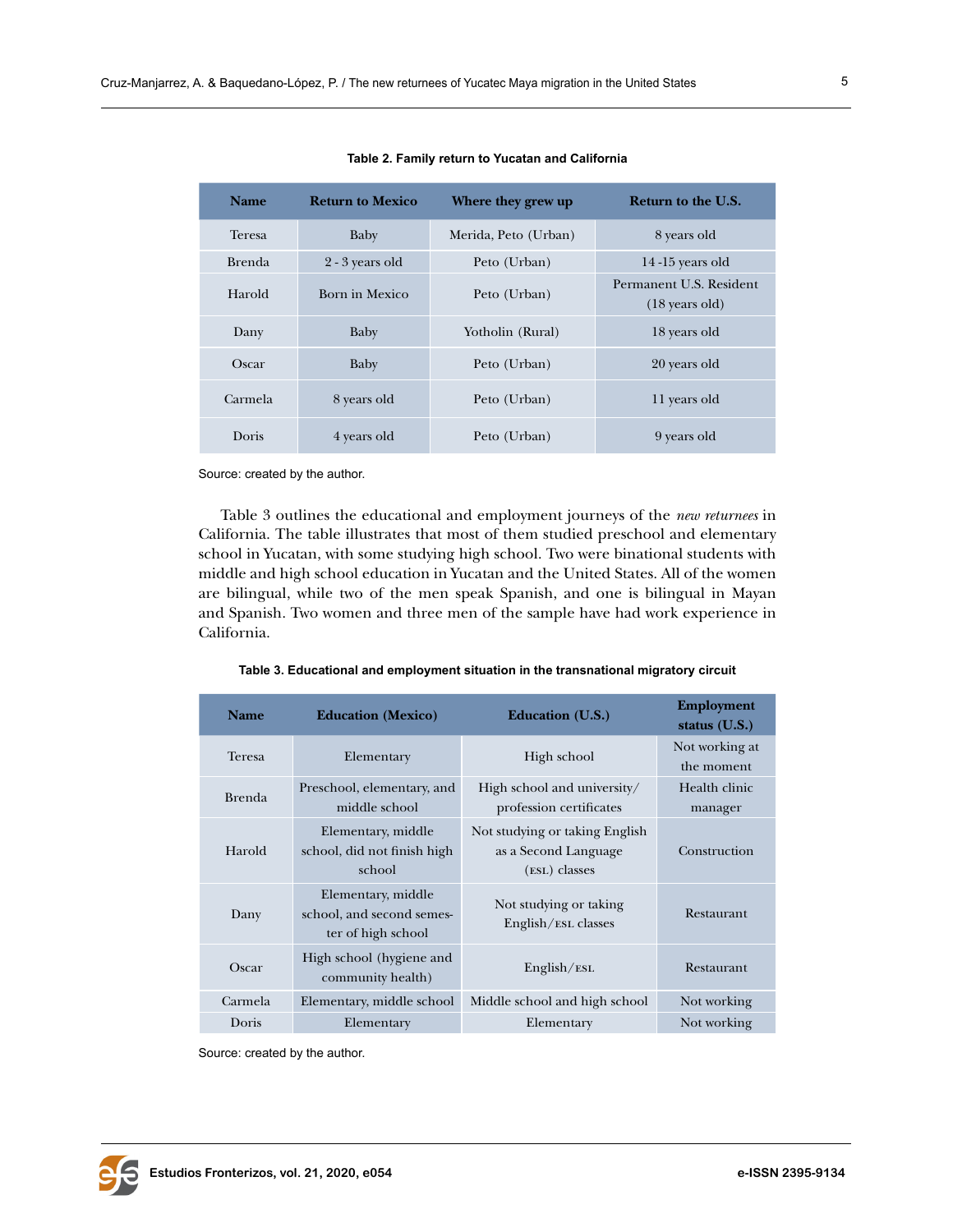The discussion below focuses on family returns to Yucatan from the United States between 1990 and 2010.

## Family Returns to Yucatan

In Mexico, the topic of return migration in the migrant generation has been addressed through the study of the types of return and returnees (Durand, 2004; Espinosa, 1998), the social, economic, and political reasons for the return, the employment and social (re)integration experiences (Gandini et al., 2015; Rivera Sánchez, 2013), and the social and political implications of deportations and removals (García Zamora & Gaspar Olvera, 2017). Regarding family return, some works document the growing number of families with a mixed legal status in Mexico (D'Aubeterre Buznego, 2012), the educational integration of American minors in Mexican public schools (Jensen & Jacobo-Suárez, 2019; Zúñiga, 2013), the complex and sometimes non-existent civil registry processes of American minors in Mexico (Gallo, 2018; Medina & Menjívar, 2015; Jacobo-Suárez, 2017), and the separation of families between Mexico and the United States (Boehm, 2012; Dreby, 2010; Cruz-Manjarrez, 2018; Lewin Fischer et al., 2012) due to the anti-immigrant policies since the administration of George Bush up to the current administration of Donald Trump.

Two recent investigations reveal the presence of American citizen children of Mexican origin —second generation (Portes, 1996) and generation 1.5 who returned to Mexico with their parents since the 2000s. Masferrer et al. (2019) estimate that, between 2000 and 2010, more than half a million American citizen children of Mexican parents emigrated to Mexico with their parents. Most of them arrived and lived with both parents. However, a third that belongs to the group of families separated in Mexico and the United States lived with one or neither of their parents (in the case of the latter, the minors are under the care of their grandparents). In the last 15 years, the figures illustrate significant changes in the number of entries. In the 2000s, 258 000 American minors were living in Mexico. In 2010, there were 570 000, and in 2015 the trend stabilized with an estimated 550 000 minors (Masferrer et al., 2019). In 2015, 47% of the minors had double citizenship: Mexican and American.

Based on data from the 2010 Sample of the Population and Housing Census, García Zamora and Gaspar Olvera (2017) reported that, in 2010, there were "a little more than 607 000" Americans of Mexican origin "of whom 107 000 lived in the United States in 2005, most of them younger than 18 years (96.3%)" (p. 21). The survey also estimated the arrival of 63 000 minors from generation 1.5, who were between five and seven years old, and the entry of 309 000 minors who were American citizens, for a total entry of 372 000 minors (p. 30).

There was no information in this regard for the south-eastern region of Yucatan. The present study documents for the first time the presence of American minors of Mayan origin who spent their childhood and a large part of their adolescence in the birthplace of their parents between the 1990s and 2000s. The experiences of family return from California and Oregon to Peto and Yotholin, Yucatan, are discussed below.

The town of Peto has a long migratory tradition within the Yucatan Peninsula and in Marin County in California. Barenboim (2013) investigated international migration

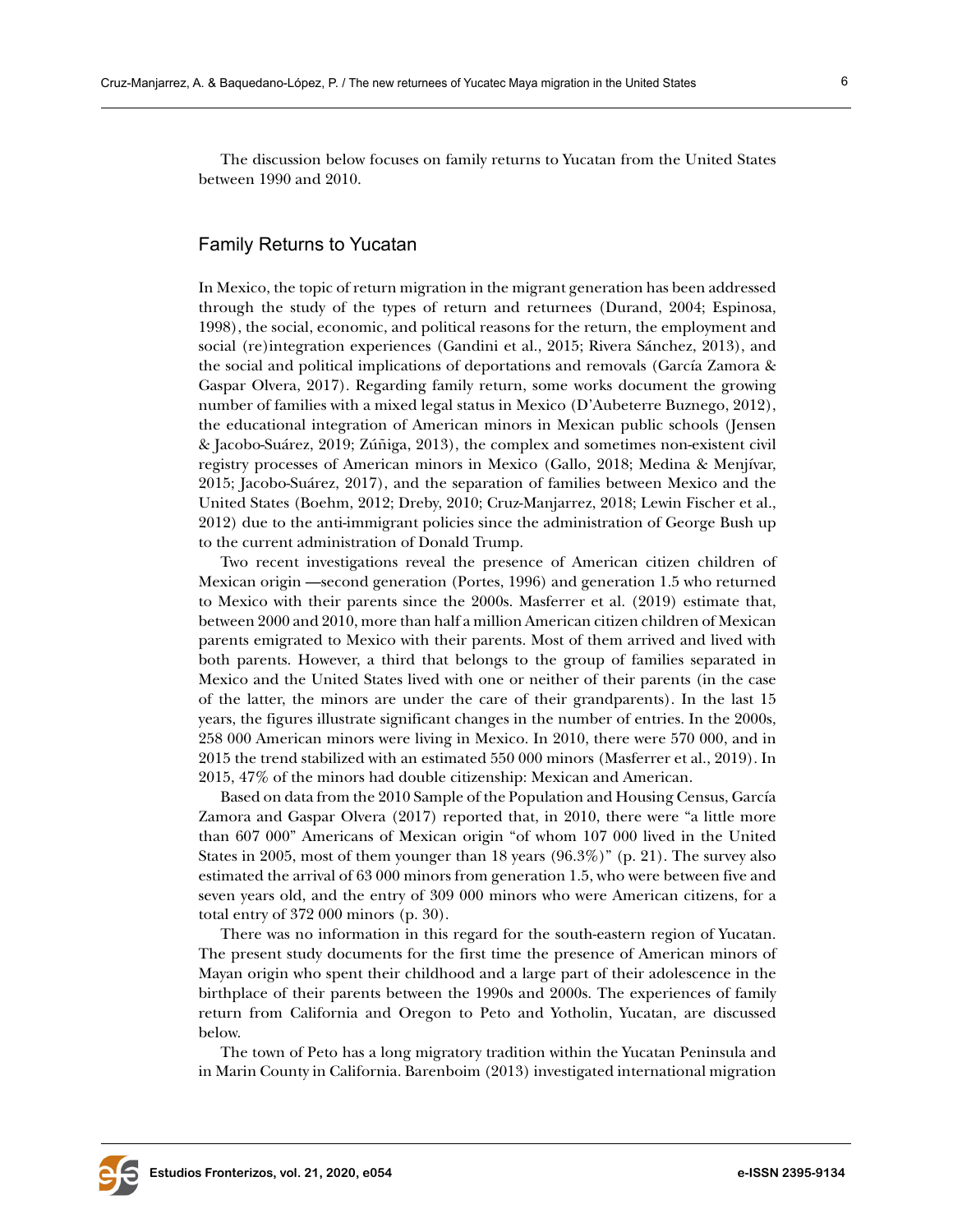in at least two generations of migrants. The migratory experience of the inhabitants of Yotholin in the Yucatan Peninsula is similar to that of Peto, but the international experience is more recent. The fieldwork of this study found that, in the 1990s and mid-2000s, the first return of migrant families from these two localities with children born in Yucatan, California, and Oregon took place. This study found that in this phase of the migratory process, following the return to Yucatan, the fathers emigrated once more to the United States to work. At the same time, the mothers stayed in their places of origin to take care of their children. Predominantly masculine, rural, circular, undocumented, and return migration characterize the international Yucatecan migration of this decade, as documented by other studies on Mexican migration to the United States (Massey et al., 2006, in Durand & Arias, 2014).

There are three causes for family return: family, social, and economic. The first concerns family problems with the children left under the care of their grandparents in Yucatan. For example, there is the case of Oscar, a 20-year-old young man born in Marin County, California. He has two brothers born in Peto; one is 23 years old, and the other is eight years old. In 1997, his parents emigrated to California for work in order to build their house in Yucatan. This project came with the difficult decision of leaving their one son under the care of his maternal grandmother, who had emigrated to Merida but was originally from Peto. In the interview carried out in San Rafael, California, Oscar talked about how and when he arrived in Peto.

Oscar: Yeah, I don't think I was even one year old when I went to Mexico. Patricia Baquedano-López (PBL): Ok.

Oscar: Yeah, the problem was… well, not a problem as such, but my brother was there [Yucatan], right? And my mother didn't like that. At least that's what I was told, I wasn't aware of anything [he was a baby]. But she [his mother] told me she didn't like that he [his brother] was there, practically alone.

Oscar mentioned that his older brother suffered greatly from the absence of his parents to the point of reproaching them today that they abandoned him as a child. As the grandmother said, the brother was not well-behaved: he was rebellious and depressed. For this reason, the parents decided to return. Oscar grew up between Peto and Merida with his two brothers and his mother. When they were in Peto, they stayed with their paternal grandmother. When they were in Merida, they lived with their maternal grandmother because Oscar's parents had not yet built their house. Oscar remembers that when he was a child, his father was always working in California, and he sometimes returned to visit them. In California, his father worked to achieve the family dream: their house in Peto. Oscar mentions that he and his brothers were never in want of anything. His father regularly sent remittances for their care and education. He also mentions that, between the age of eight and nine, he obtained Mexican nationality, which allowed him to enroll in school legally. Oscar concluded high school in Peto with a technical specialty in hygiene and community health.

The family migration experience of Oscar, and that of the other children in this study, is preceded by a family migration experience within the Yucatan Peninsula between the 1970s and 1980s. As previously stated, Oscar's grandmother lived as a migrant in Mérida. During the 1990s, the migrant generation of Oscar's parents changed their migratory destination to California and Oregon. The economic crisis of the times motivated this migration.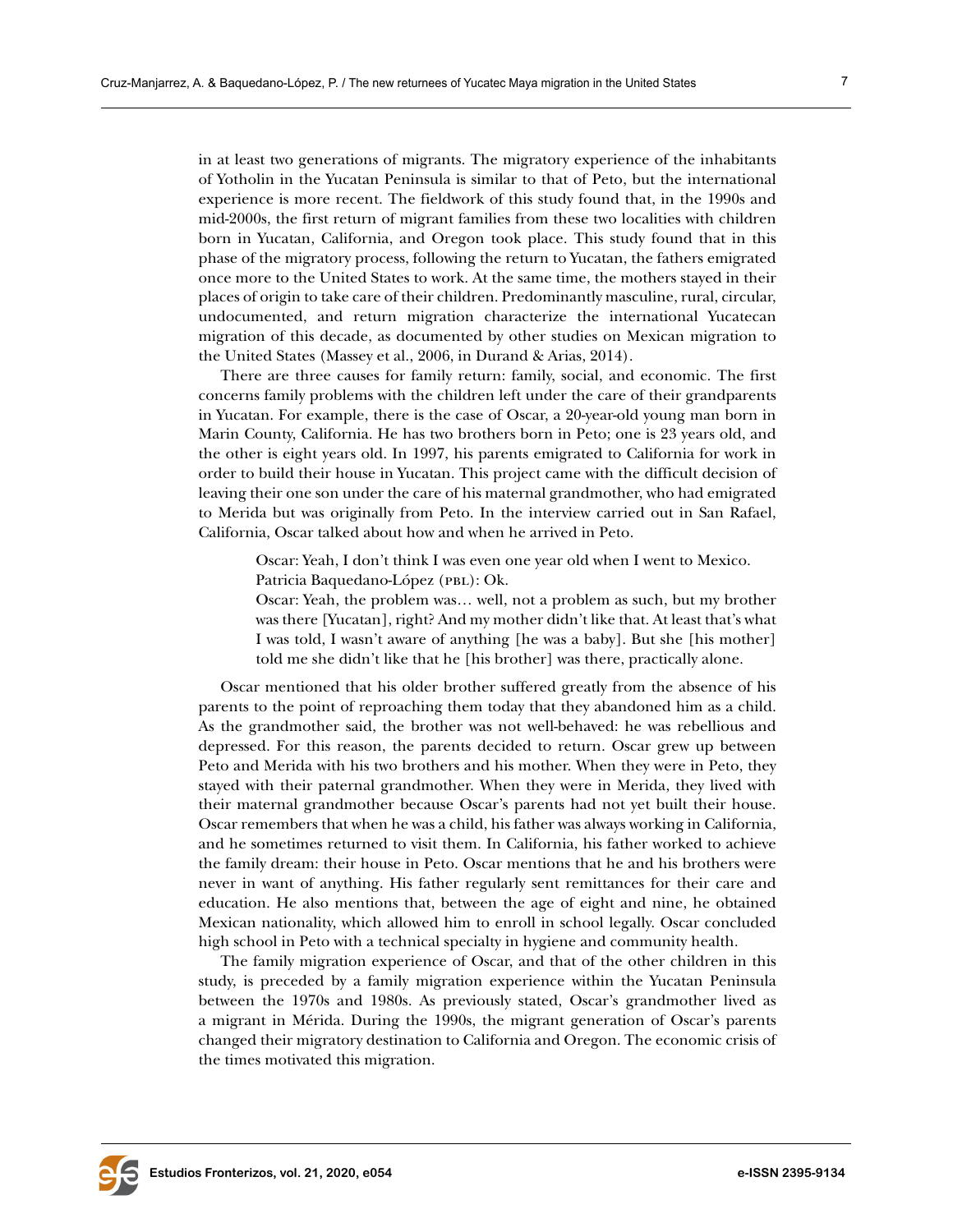The second cause for family return is the culture shock of one of the parents when faced with the American way of life. Brenda is part of a transnational migrant family of mixed status. The first international migrant in Brenda's family was her father, who is now an American citizen. Her father emigrated from Peto to California around 1986, following the birth of his oldest daughter. Following one of his return visits to Peto, her father emigrated once more to California, but this time his wife and oldest daughter accompanied him. Brenda was born in 1991 in Marin County. In 1995, when Brenda was four years old, her parents decided to return to Yucatan. According to Brenda, the return was due to culture shock and the social and linguistic maladjustment of her mother. When inquiring into the family composition while in San Anselmo, California, Brenda was asked how many siblings she had and if she still lived with them:

Brenda: We're three sisters, and I'm the middle child. PBL: Mhm. And you all live here? Brenda: No pbl: No? Brenda: They were born in Mexico. They live there. pbl: Ok, so they live there. Ok… So, they have Mexican nationality. Have they come to visit? Brenda: My older sister, she was here when she was little. They brought her, she came illegally, and her first language was English. They then took her back to Mexico. Many years later she got a visa and came to visit, [she's come] a few times over the last two years. She [the oldest sister] had one daughter here.

The third cause for family return to Yucatan is financial. Dany's parents are originally from the municipality capital of Ticul and migrated to Yotholin (in the same municipality) after getting married. The low wages in the countryside and the lack of economic resources to build the family house led their father to emigrate to Oregon, subsequently followed by his wife. However, in 1995, after the birth of Dany in Oregon, the economic and family situation became more complicated. The mother had to continue working because the wages her husband received were insufficient to pay the expensive rent, buy food, and, of course, to fulfill the family plan of building their house in Yucatan. Furthermore, taking care of Dany was difficult. Sometimes Dany was left in the care of their father's cousins, or with his godparents when they were resting, or with other "unknown" migrants from Yucatan. This situation marked the first moment of family separation. The following is what Dany had to say in the interview in San Francisco:

Dany: Yeah, what happened is that my dad came back… no, I don't remember what year it was. Anyhow, after about two years of my dad being here, he brought my mom. She got here, and they worked together for around two years. That was when she got pregnant with me. I was born in Portland, Oregon. In Estacada County. We were there for about seven months, from when I was born to when I was seven months. When I was seven months old, my mom went back to Mexico.

Adriana Cruz-Manjarrez (acm): Do you know why she went back?

Dany: No, but she says that it was because it was already difficult to have me here since she had to work to help my dad pay the rent. And because

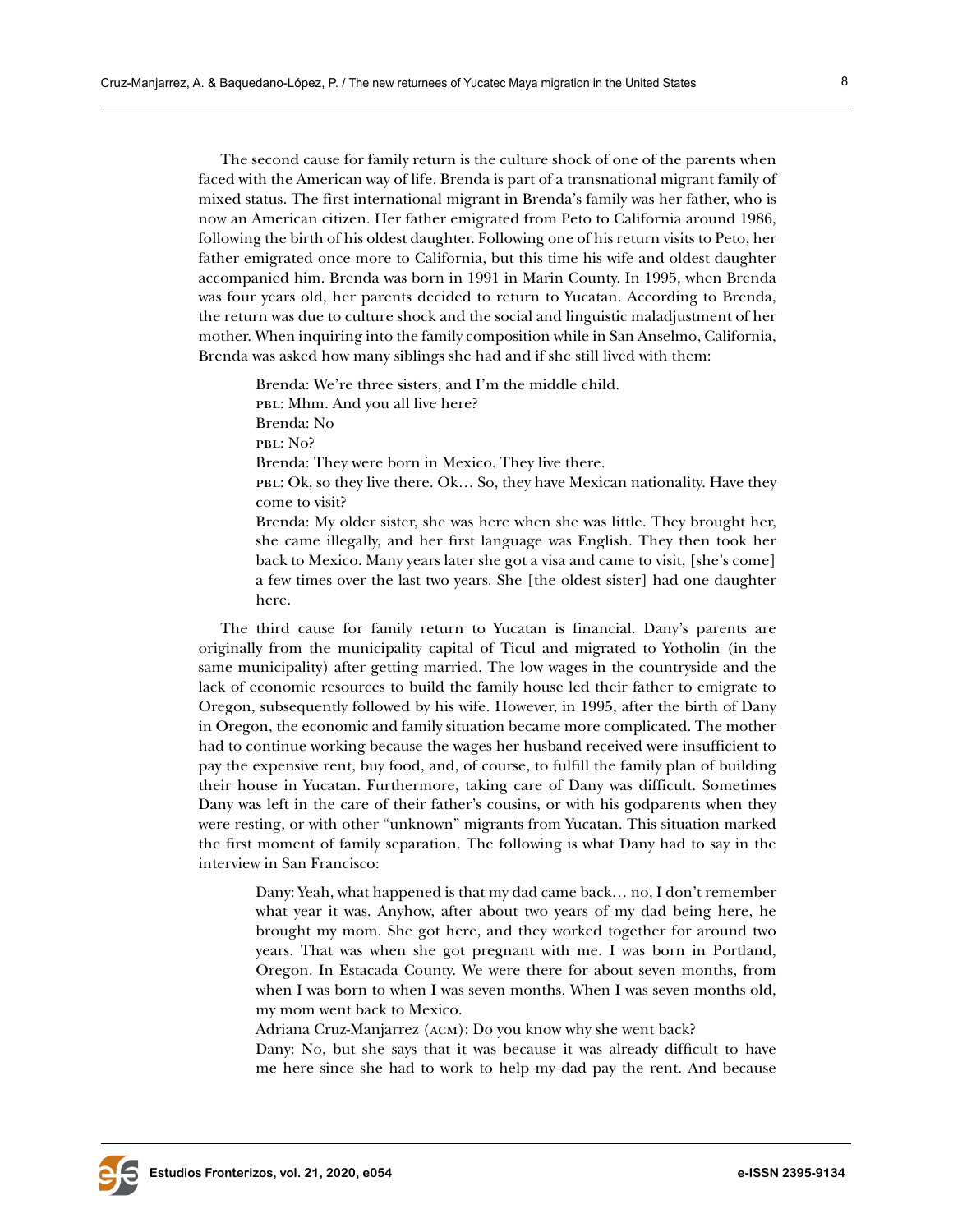sometimes she didn't have anyone to leave me with and didn't exactly trust the people she did leave with me… sometimes I was good, sometimes not, sometimes they took care of me, other times not. And, well, it was hard for her during those years… the time that she was here. That was 1998 or 99. And that was why she went back to Yucatan, and my dad stayed to continue working here.

Before continuing, it is worth mentioning that in the 1990s family return to Yucatan was taking place during important changes in the Yucatecan migration to the United States: male migration increased (Lewin Fischer et al., 2012), Yucatecan migration was feminized (Cruz-Manjarrez, 2018), and dozens of recently married couples and families with children born in Yucatan integrated themselves into this international migratory flow (Cruz-Manjarrez, 2018, 2019).

The u.s. recession of late 2007 and 2008 is another economic cause of family return to Yucatan. Mela and Doris were born in San Rafael, California. They are granddaughters of the first generation of migrants (the grandparents), and daughters to parents from the second generation of migrants from Peto to California. During the recession, the father of these two children was affected by the u.s. labor and housing crisis, which is why the family embarked on transnational life. In 2008, their mother returned to Peto with Mela, the eldest daughter. Doris, the youngest, stayed in California in the care of her father. In 2009, Doris went to Peto to reunite with her mother and sister because it was difficult for her father to work and take care of her. The objective of this staggered family return was to lessen the economic crisis within the family in California and to conclude the family immigration project in Peto: to build the house. The return was also projected as a good moment for the daughters to adapt to life in Peto and integrate into the school system, and for the mother to prepare for the definitive return of the father. This is how the mother of these two children explains it in the interview that took place in San Rafael, California:

Well, we went there when they were that old, we went there [Peto] because… we had agreed with my husband. Work wasn't going well for him, so… we decided… to return. Well… we decided. We decided that… that I would go [to Peto] so we could finish the house. So that he would then [catch up] I would get a job there, and he could then go [to Peto], so we could be there together.

These experiences of family return from California to Yucatan are telling. The children born in the United States returned to Yucatan with the mother. The fathers stayed to work in California with the plan of building the family house in Yucatan. Some fathers made sporadic trips to see their family, with other children being born after these visits. The members of these returned families have mixed legal status: children and parents born in Mexico, undocumented parents in the United States, and American children in both countries. Additionally, the return to Yucatan is mainly due to family, social, and economic reasons. The following section focuses on the return of this generation to the United States. They will be henceforth referred to as the *new returnees*.

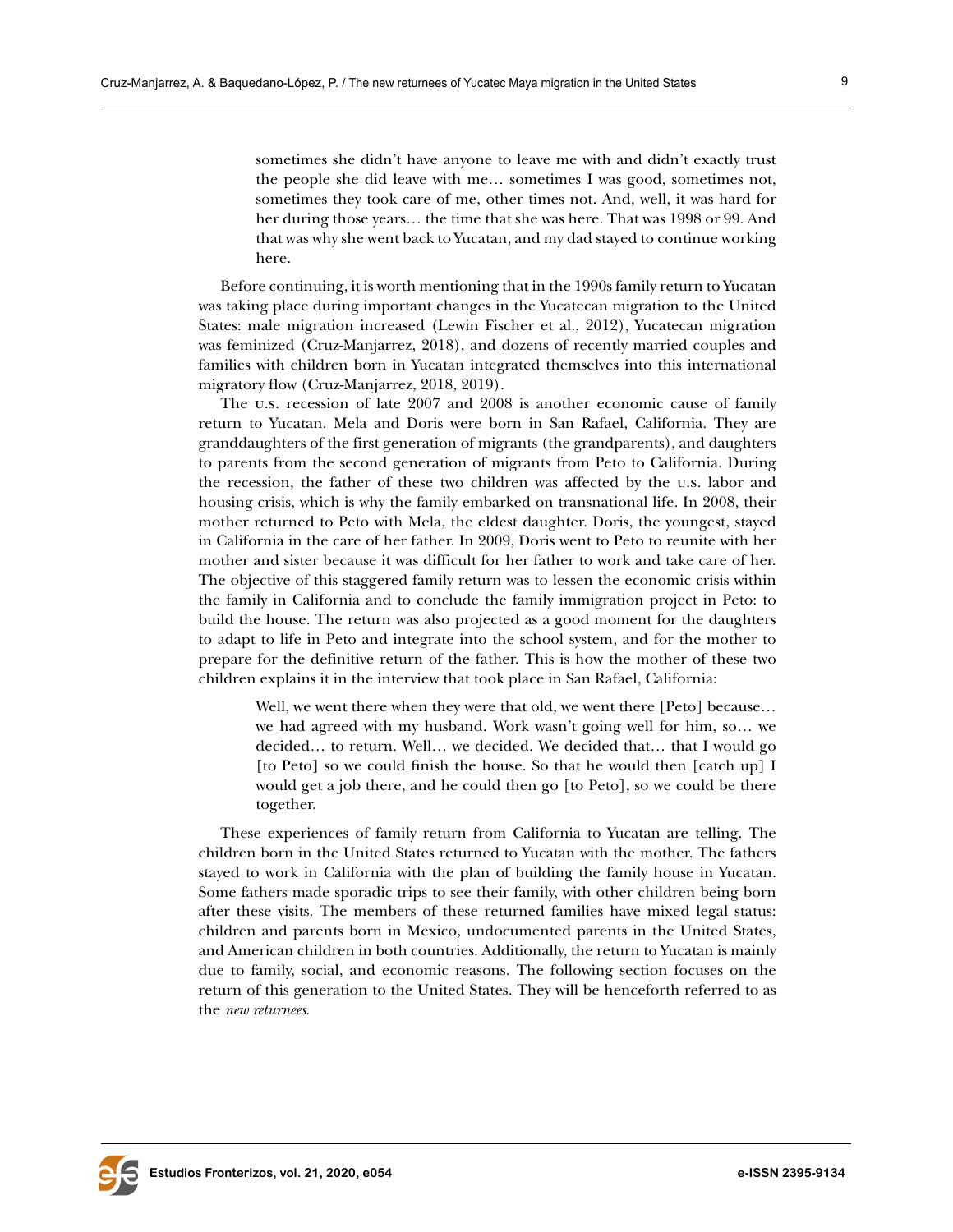# The Return to the United States

Studies of the return of American children who grew up in Mexico, in this case in Yucatan, and who are now back in the United States, particularly in California, are still scarce (Cruz-Manjarrez, 2016; Cruz-Manjarrez & Baquedano-López, 2019). This study aims to broaden the discussion and contribute to understanding the causes and experiences of the return to the United States. As mentioned at the start, this study proposes the concept of *new returnees* to refer to an emerging migratory return process experienced by the American children —the second generation (Portes, 1996)— who grew up or resided in Mexico for at least three years, and who are now back in the United States intending to settle there for a significant period (cf. Faist, 2000, p. 19; Masferrer et al., 2019).

This study coincides with the transnational perspective of return, which does not consider the return as the endpoint of the migratory cycle, but rather as "part and parcel of a circular system of social and economic relationships and exchanges that facilitate the reintegration of migrants and at the same time communicate knowledge, information, and membership" (Cassarino, 2004, p. 262). Likewise, based on migration and family studies, it is thought that gender is a constitutive and differentiating element of the migration experiences of each member of the (im)migrant families (Arias, 2013; Mummert, 2012; Salazar-Parreñas, 2005). The social construct of sexual difference (Scott, 2013) materializes, in the migratory processes, the ideology and gender norms that model the interactions, ideas, expectations, and gender roles in relation with what men and women must be and do (West & Zimmerman, 1987) in historically and culturally situated contexts (Brettell, 2016).

As previously stated, the "multi-polar" mobility of the migrants (cf. Cassarino, 2004, p. 264) and their children in the Yucatan Peninsula-California-Oregon migratory circuit characterizes the Yucatec Mayan international migration of the last quarter of the  $20<sup>th</sup>$ century to date. Also distinguishing this migration is the maintenance of transnational and transregional family networks that allow for the social, familial, educational, and job integration of the *new returnees*. For example, Dany returned to the United States at the age of 18 using the same migratory networks and circuits that his parents, other countrymen, and other family members have used to work in California and Oregon. Dany first went to his godparents in Oregon. However, since he did not like the place, he looked for his cousins in San Francisco, California, so they could help him find a job. Since 2013, Dany has rented a room from one of his cousins. He works three shifts a day in the restaurant sector. As with other workers of Yucatecan origin who work in that sector, Dany stated that he began washing dishes, then moved up to cook, and recently commenced working as a sous-chef. Dany mentioned that he works nonstop because he needs to send money to both his mother and his future wife.

Based on the tradition of "elopement" in some Mayan families, or bride kidnapping in other Mesoamerican traditions (Robichaux, 2003), Dany eloped with his bride when he was 16 years old. In accordance with the virilocality in Yucatan, Dany took his bride to live with his parents. When Dany and his bride began to live in a domestic partnership, Dany began planning his return to the United States. After the marriage commitment agreed with his parents and in-laws, Dany took on the responsibility of building his house, supporting his future wife, and paying for the wedding in Yucatan. Dany returned to the United States in 2013. In 2018, he still was not married, but at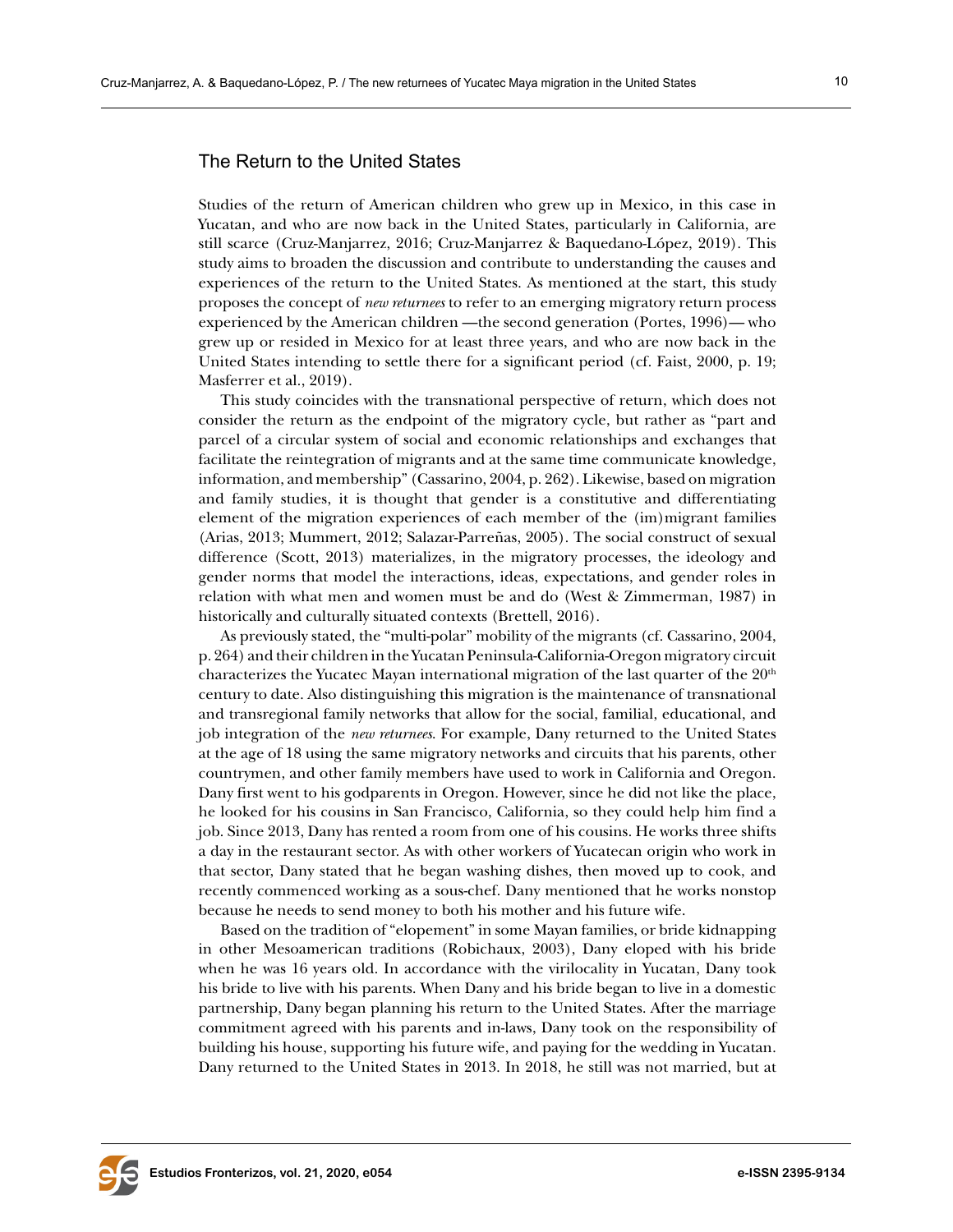23 years old, he had a plot of land he bought from his grandmother and was already building his house. He sent remittances to his mother every 15 days for the health care of his future wife, to help his parents economically, and, of course, to finish his house and for the wedding preparations.

Taking Dany as an example, it can be noted that like the men of the previous and even the current migrant generation (cf. Solis Lizama, 2017), being a *new returnee*, he continued to reproduce the same gender mandates of the Yucatecan men who go to North America to work. Assuming the role of provider for his new family, Dany returned to California to work. During the interview in San Francisco, he mentioned that, before returning to Yotholin, he was planning to start a business and buy himself a car when he returns. He is not planning to stay in the United States for the time being. Unlike the migrant generation which returned to Yucatan, the *new returnees* to the United States have developed a transnational identity. Following the discussion of the second generation (Portes, 1996) and transnational identities (Cruz-Manjarrez, 2013; Levitt & Waters, 2002; Kearney, 2000), this study maintains that the *new returnees* have developed a sense of multiple, dynamic, flexible, and fluid identity that connects them with their local-group experiences in Yucatan; with Mexico, given it is the country they grew up in; with their rights as American citizens that allow them to legally live, study, and work in the United States; and with a sense of cultural, ethnic, and linguistic identity with the Yucatan Mayan diaspora. Dany, for example, considers himself a "Mayero," that is, a person who speaks Yucatec Mayan as their first language (Armstrong-Fumero, 2009). On the other hand, his discourse on his American citizenship situates him in two national territories, which confronts him with several differences and inequalities with Mexican citizens of Maya origin who work undocumented in California. When asked how he identified in the United States, he answered the following:

Dany: Yes, well… No, not really. I don't feel all that American. I don't feel I have… I don't feel American. Sometimes I feel bad for my friends. With my friends, I've had to, well, I've always told them that I don't like them mentioning that I'm a citizen. That has always been my rule with them, that I don't like them bringing it up. Because I know… I know what they go through to get here…

acm: What differences do you see between them and you?

Dany: Well, I… I can go now from here to Yucatan, and I can be there tomorrow. Going from there to here, I can be here the day after. They have to wait a lot; people have died at the border, my countrymen. And well… I don't wish that on anyone, right? I wish they could all get here easily. That's why my friends even jokingly tell me, "Ah, you're from here. You come and go whenever you want". I don't like that. I don't like it because it seems like I make them feel less or something, and I don't like it. I don't like them using that word. I tell them, "I'm Mexican like you. I'm Yucatecan like you". I speak more Mayan than… than even English. Yeah, I don't… I know enough English for my work, to get by at work, but I speak more Mayan.

There is another difference between the experiences of migrants returning to Yucatan and the *new returnees* to California. The migrants prepare their return to the Yucatan Peninsula based on family projects and relationships maintained transnationally. On the other hand, the *new returnees* do not maintain family relationships with their relatives in California, but they take advantage of them. Their return is possible thanks to the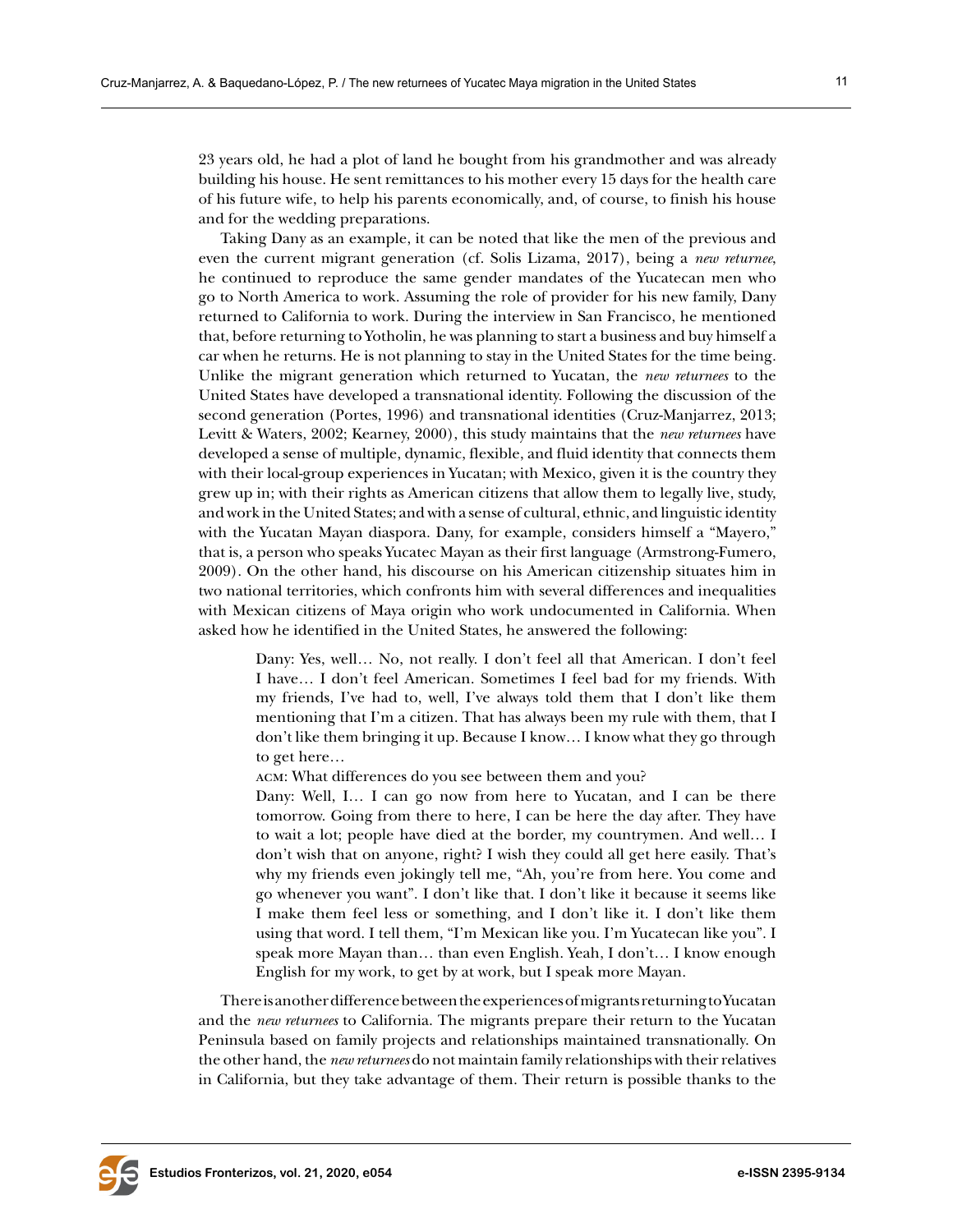relationships their parents maintain with their relations in the United States. Oscar, for example, returned to California when he was 20 years old in order to study and work. He came to live with his maternal uncle and aunt and says that before arriving in the United States, he did not know this part of his family. However, he received a warm welcome, and they let him share the room of his cousins, who were also born in the United States. Oscar stated that he feels treated like "a son of the family," that is, a bit protected because he does not pay rent there and contributes very little to the economy of the household. However, he also feels frustrated and disoriented because his employment and educational integration has not been as expected. Oscar finished high school and has a specialty in hygiene and community health:

pbl: Ok… And… while you are here, working this job, do you see it as part of achieving your goals?

Oscar: At first, I saw it like that, but now I feel a bit like I'm in a rut where I'm at, you get me? At first, I saw it as a step forward… to advance, right? But now I see it like I'm stuck, but it's because of me because I don't want to, but…

pbl: What do you mean stuck? Tell me more about that.

Oscar: Like I'm not advancing. That is like I'm still there, and I haven't moved forward.

pbl: How do you think you could advance?

Oscar: Well, I suppose that getting a better job, and by continuing to go to school. It is a bit complicated right now, but… I don't put in the effort, that's the thing.

Although Oscar is an American citizen, it does not help that he does not speak English, that he did not study there, that he does not know the rules and opportunities he could have in the United States, and that he does not have extensive social networks of his generation. He also considers that, in order to study, he should have a better job, schedule, and salary. For example, he was taking English as a second language, but he had to leave the course due to his job. At the time of the interview, he worked in the kitchen of a restaurant and earned between 300 and 500 dollars a week, a salary he considered insufficient because it was barely enough to pay his expenses.

In this social and job integration process, Oscar certainly shares feelings and experiences similar to those of children of the 1.5 and second generation (Portes, 1996), who migrated from California to Yucatan in a family-type return and who suffer a cultural shock in the birthplace of their parents. However, in the case of Oscar, he experiences culture shock and delocalization when returning to his country of birth: the United States. In his new environment, he interrupted his initial plan of studying in the United States, and, as with other Yucatecan migrants, he is fulfilling the goal of working and sending money to his parents in Yucatan. He also feels "stuck" because, although he is an American citizen, he does not speak the language, that is, English, and as a result, his labor integration is in the lowest strata of the job market. Additionally, he does not go home after work but to the home of his uncle and aunt, and his parents and siblings are not with him. At the time of the interview, Oscar had been living in California for two years. During this time, he had gone on vacation to Yucatan twice, bringing orders and presents for his parents and siblings. Oscar thinks that he will not go back to live in Yucatan and that his family, although still very united, will no longer be together. He is thinking of requesting "papers" (visas and a request for permanent residence) for his parents so that they can visit him and even work in

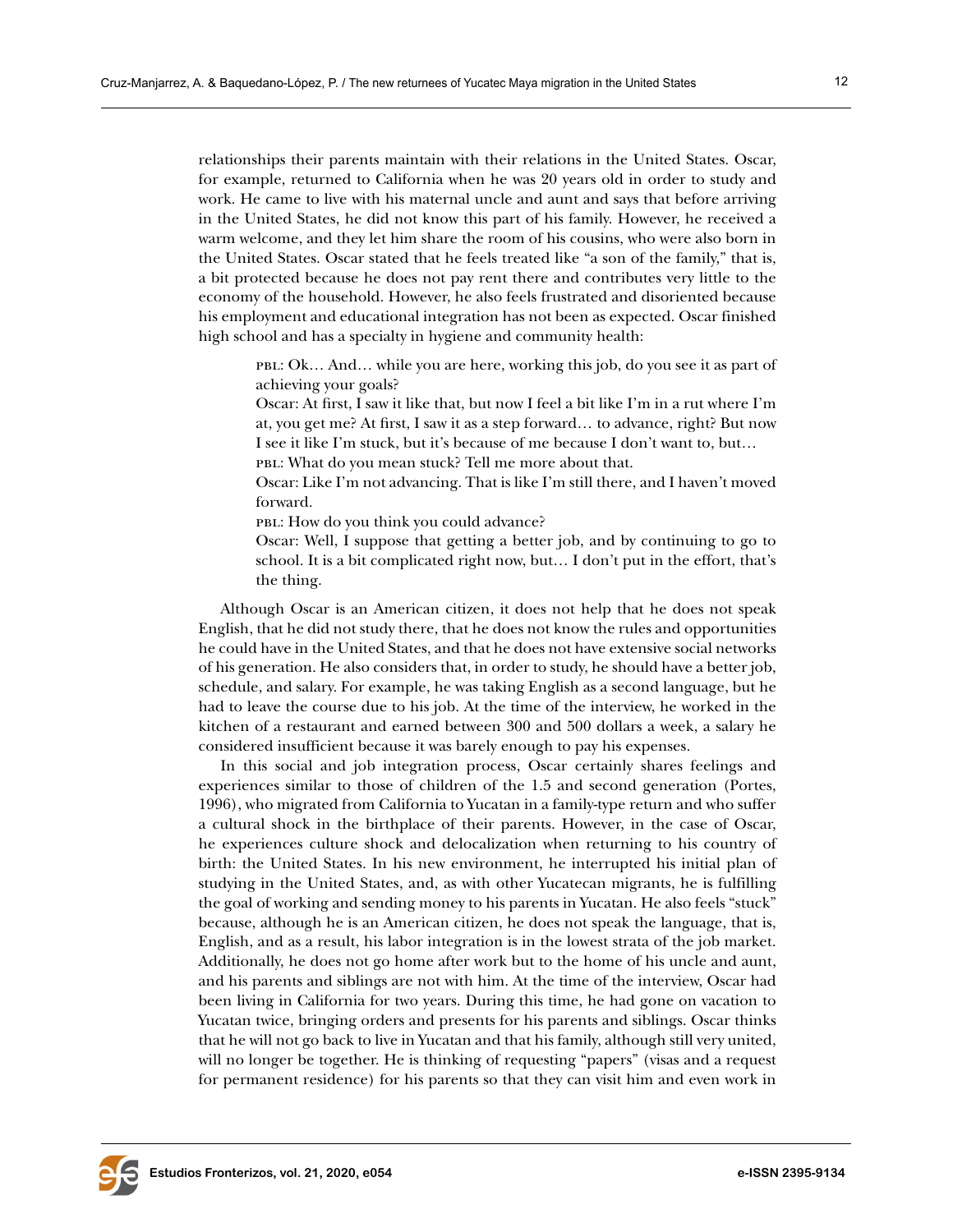California. However, he knows that since his father was deported, he will have to wait ten years to come back into the country.

As previously stated, gender models the migratory journeys of the *new returnees*, as well as their employment and educational integration. Oscar, Harold, and Dany, for example, returned to the United States by themselves when they came of age. Their initial plan was to work. According to the family mandate of migration, the men migrate to work and send remittances to Yucatan. From the first month that they arrived in California, the male *new returnees* started working, and their chances of studying were zero. On the other hand, the female *new returnees* were accompanied on their return to the United States by a relative because they were minors and women. Educational reasons explained their return, and the experience was positive. As previously stated, Brenda arrived in Peto when she was four years old. She went to preschool and elementary school there and started her first year of high school but did not complete it. Brenda states that her parents decided to return to the United States because she did not show interest in school and had low grades. Her parents also felt it was necessary to fix her American "papers", that is, reactivate her passport. Brenda returned to San Rafael, California, when she was 14, accompanied by a couple of paternal aunts. She went to live with a paternal aunt and her father. At the time, her father worked in that city and had separated from Brenda's mother. She states that when she arrived in San Rafael, she was only thinking of working and had no plans of going to school. She remembers it as follows:

I did not like math, my grades were awful, and the teachers did not help me [in Yucatan]. I came with a different idea in mind [to work]. And my dad told me, "No. You're going to school!" I was mad, and… he made me go to school. "Maybe a part-time job but… when you're older. You're only 14. They aren't going to let you work here in the first place". And… he told me, "This isn't like in Peto, you're not back on your farm". As they say (laughs). And… I went to school, and I liked it. I liked it because I looked for more help and… I was in, in… esl, English as a Second Language. And I had a lot of help. They gave me a lot of help in what I struggled with the most, math. And well, I started to get better grades, and I started to like it more [school].

When interviewed in her San Anselmo office, Brenda spoke with great enthusiasm about her accomplishments at school in California, as well as her regrets. When she arrived in California, she felt very alone because her mother and her sisters were not with her, and because her father worked all day away from home. She describes her first experiences of return as follows:

Brenda: I came alone. Well, alone in a manner of speaking because my aunts brought me, but I grew up without my mother, my youth. They offered me drugs at school many times, and my dad worked at night, every day. My aunt has her children, and she was busy with them. It never crossed my mind to misbehave even once. My father had a, he got me a credit card in which he would deposit money for me when he could not see me, and it was "up to you, to get your food, go to the bus, go to school", and so on… (laughter). acm: But did you live with your dad?

Brenda: With my dad and my aunt. My aunt, she had the apartment, and we rented a room in the… in the same apartment.

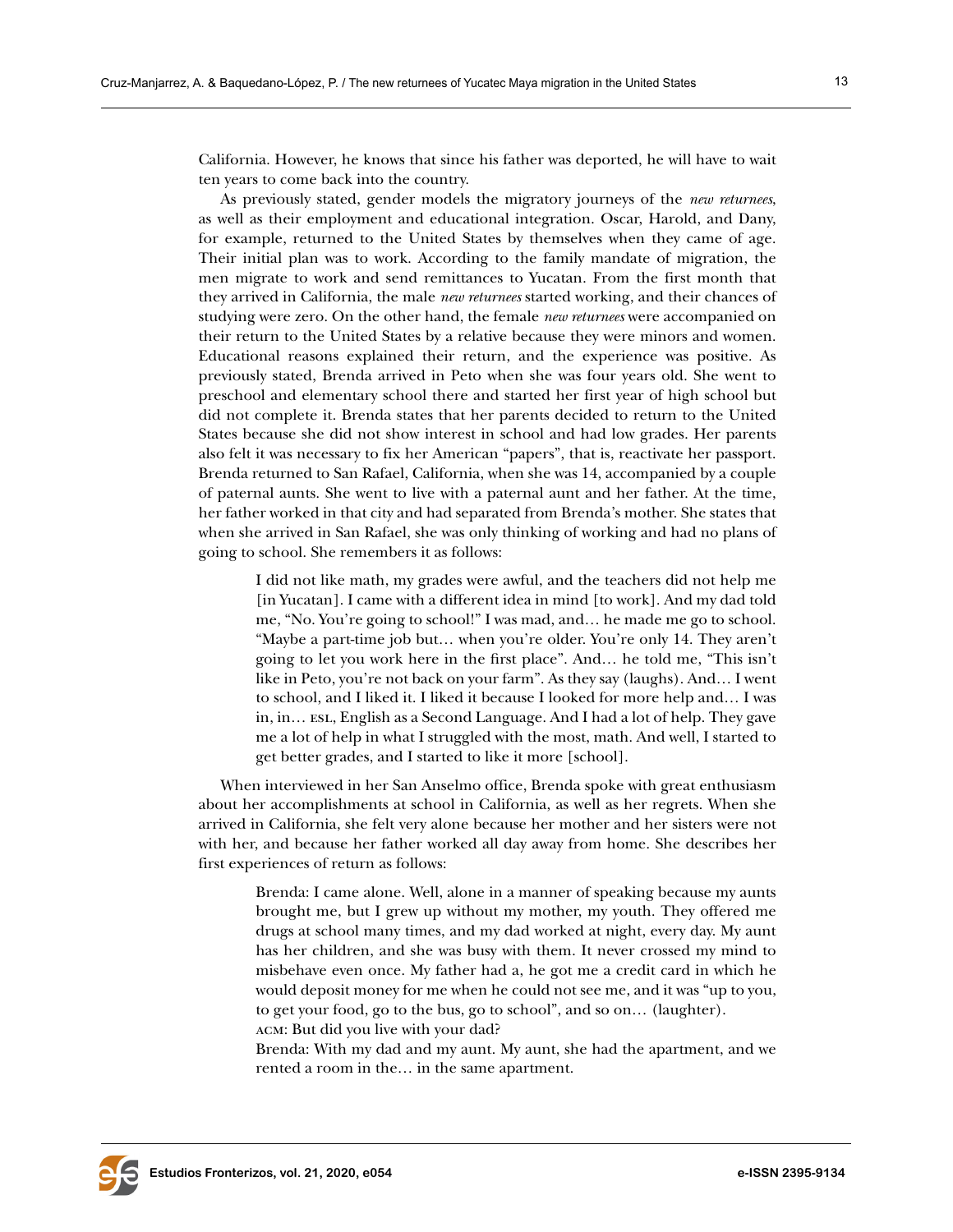The extensive family networks formed the basis for Brenda to return. Nevertheless, the first experiences of return to California tended to be difficult for her at the family level: her mother was not there, and her father worked all day. She did, however, indicate that on several occasions, despite the obstacles with the language and school, she found institutional support and, particularly, the help of a Latina student with the English language. Unlike the negative experience in the schools of Peto, Brenda had a positive school experience in California: her teachers and classmates helped her with the language and her classes. She now has a medical assistant certificate and manages a private medical center for Americans outside the Latino community.

The school experience in California tends to produce a positive view of the return to the United States. On the contrary, the school experience in Yucatan is negatively valued based on the quality of teaching and the lack of educational integration policies for u.s.-born children entering schools in Mexico. The following extract demonstrates how the lack of educational integration policies in Yucatan contributes not only to creating contexts of linguistic discrimination and bullying experiences, but also the desire to return to California of the *new returnees*. In San Rafael, Mela narrated, crying, her negative experiences with one of her elementary school teachers in Yucatan:

And he, he started asking me things, and I would answer in English and everyone… then everyone knew that… I didn't know… And sometimes my teachers told me because there [in Yucatan] it is common to read out loud… And they made me read, and since I didn't know how to read [in Spanish], they would ask if I had never learned how to read. Or why I was even in school (crying) if I didn't know how to read.

When asked what made then return to California, Mela's mother answered the following:

It was the first year, second year… not that long. I thought, we are doing fine, more or less. During the third year, when she, I began to see things I did not like, that's when I said, "We made a mistake in… in taking her!" Because she… the English she learned went to waste and… she now [just speak] Spanish, then English, then it was Spanish, not English… I stayed two more years; I was waiting to see if I got a job there for him to come back [husband]. But nothing, and I saw that the situation there [Peto] was a bit difficult. I started to see there that if you're not into politics, there is no work, if you're not involved with someone with connections, there is no work… And I said, to my daughters, "what future do you have here even if you finish school?" I have brothers who graduated as computer engineers, things like that, and they're working in something else…That was when he [her husband] said to me, "You know what? It's better if you come back". Five years later, we made the decision of me returning [to California].

This family experience helps indicate that the return to work of the parents and the school life of the children in Yucatan modifies family plans and expectations, not to mention the negative assessment that they indicate due to the lack of social security and social integration programs, as well as access to the health system for returned families. This finding, that the work experiences and, in this case, the educational experiences in Yucatan are determinants for the individual or family return of the *new returnees* to the United States, coincides with the findings of García Zamora and Gaspar Olvera (2017).

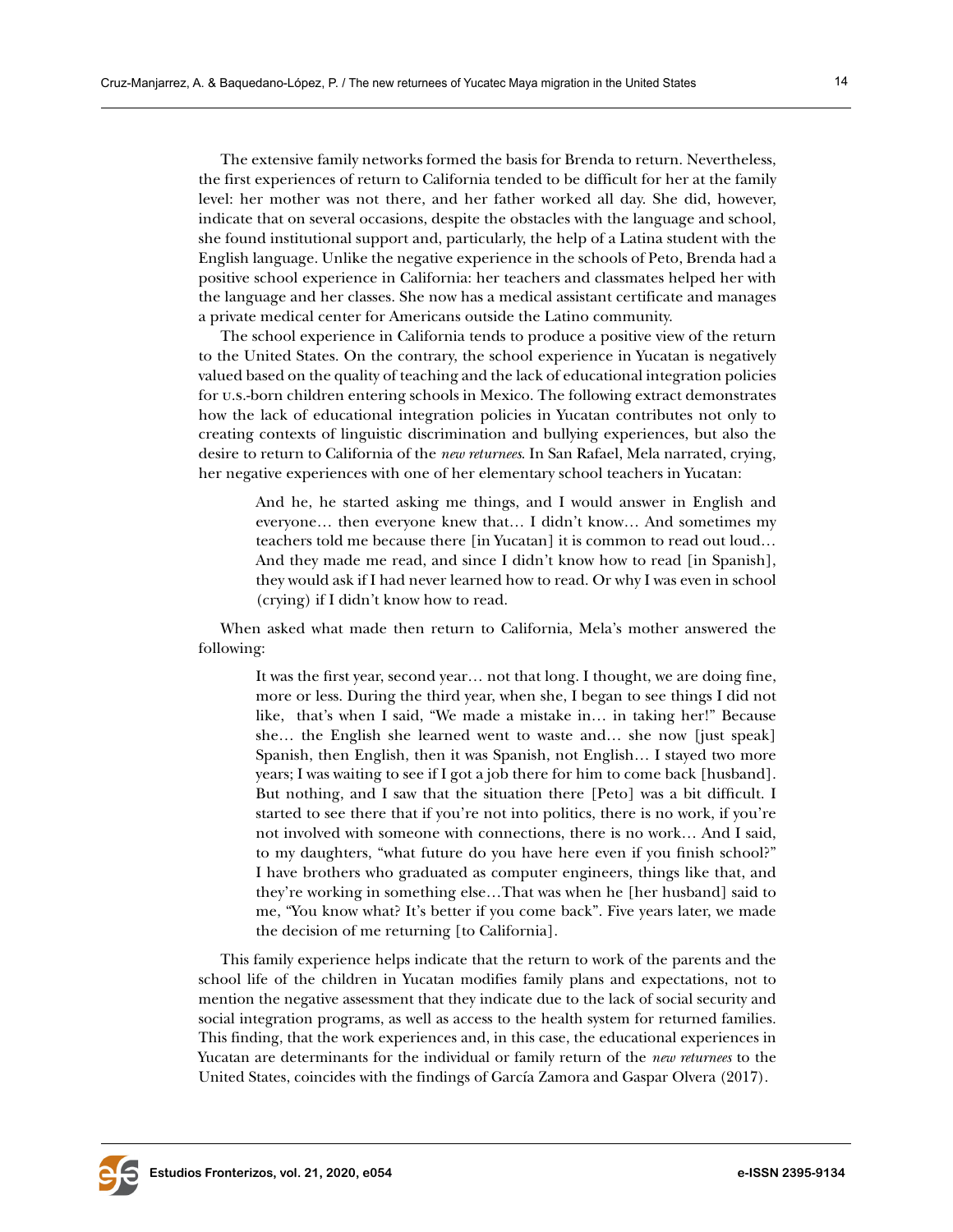It is also worth noting the role *new returnees* acquire in the daily generational reproduction and family support between California and Yucatan. In other words, in the distant family context, *new returnees* integrate into "the transnational family dynamics, that is, new ways to organize the productive and reproductive roles across international borders" (Mummert, 2012, p. 157) when they come of age and have a certain economic solvency. As previously stated, the return to California does not take place in a vacuum. It is preceded by the transgenerational, transregional, and transnational family migratory experience, and the maintenance of family networks of solidarity and mutual support in the multiple poles of the Yucatan Peninsula-California-Oregon migratory circuit. Now that the *new returnees* are adults and are working in California, they contribute materially, economically, morally, and emotionally to the family wellbeing in Yucatan and California. Brenda, for example, spoke of how she helps her family in Yucatan.

acm: Yes. I want to ask you: You were saying that sometimes your family comes to you to ask for advice or support. Could you give us an example? What kind of advice do you give, or how do you support them, that is, your sisters and your mother?

Brenda: Financially. Financially… for example, my little sister is studying a beauty course and my dad is paying it for her, but, to be honest, I also [help her]… she sometimes comes to me when she needs something, and my [other] sister also does so when she has gone through… health situations… she has asked for help… and she also asks for advice on what to do.

The following extract also illustrates how the *new returnees* acquire new roles in the transnational family structure, mainly when the family is separated due to the migratory policies that prevent family mobility. Tessa was born in the United States, she is 25 years old, and lives in San Rafael, California, with her husband and two children. As with other *new returnees*, Tessa lived and studied part of her childhood in Peto; however, she lived most of her life with her father in California. Tessa has three siblings. The first is 22 years old, lives in San Rafael, California, and is a beneficiary of the daca program. The middle brother was born in California and the youngest in Yucatan. The youngest lived in Peto with their mother until Tessa took him to study in California at the behest of their mother. The family decision was based on the same criteria as that of the parents of other *new returnees*: there are "better opportunities" for education and employment in California. Also, Tessa's father was deported in 2014 and was unable to take care of his youngest son. In Peto, the father works in the fields. Since he separated from Tessa's mother, he has no home and therefore lives with his father, that is, Tessa's grandfather. Currently, Tessa is the legal guardian of her younger brother. Under u.s. law, she is the caretaker of her brother: she provides him with food and shelter and monitors his behavior and school performance. Tessa said the following at her grandfather's house in Peto:

When I arrived [in Yucatan], my mother asked me if I would take my brother with me, she had already asked by phone, and I told her I would. Then when I enrolled him in school [in California], they told me I needed the legal guardianship papers to enroll him. So, I got the papers, and I took my brother to school. I told him it was his responsibility to do well in school and to behave because I'm not his mother…

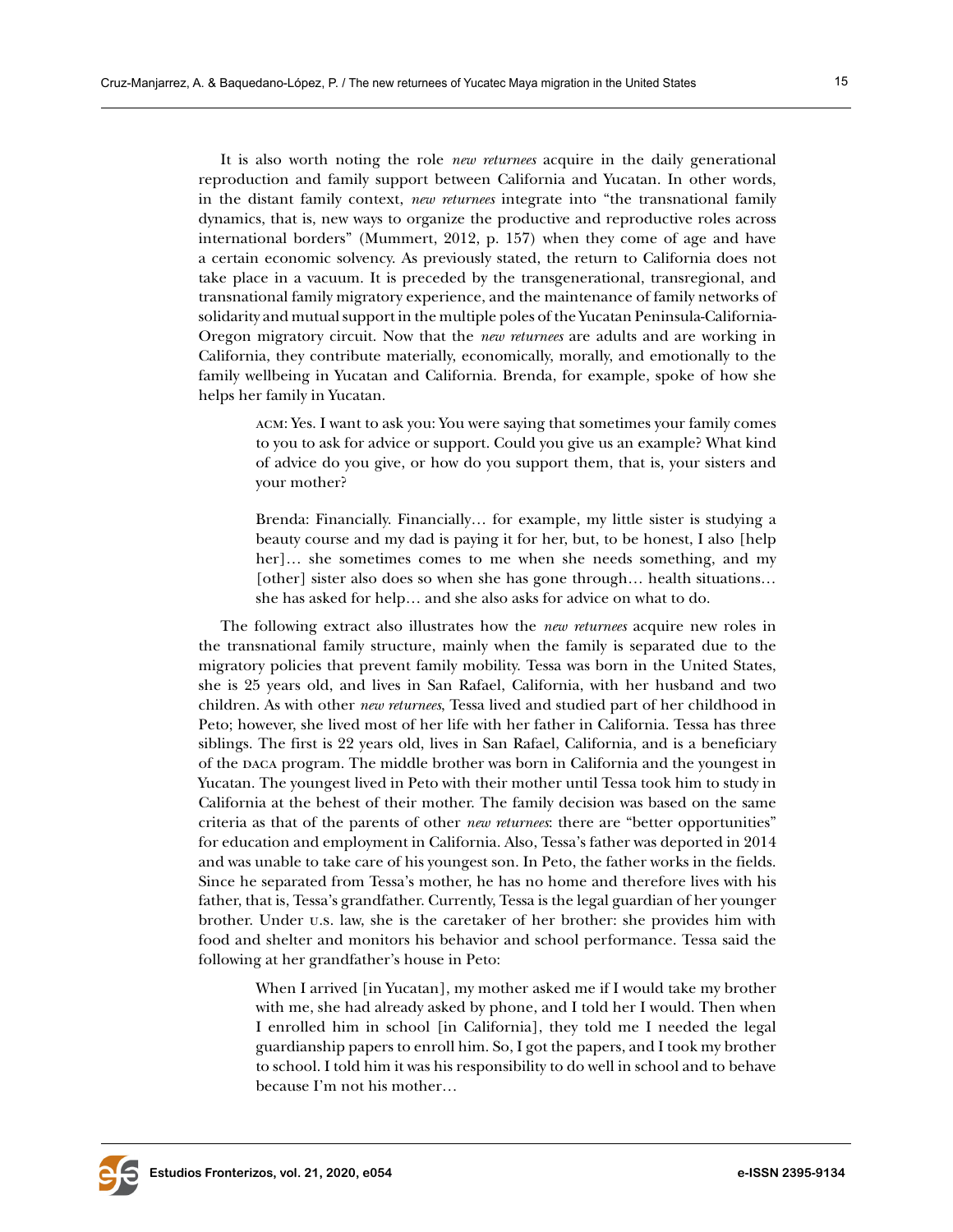The interviews indicate that the *new returnees* feel deep gratitude toward their migrant parents for the sacrifices they made for them. In the following extract, Oscar illustrates how family remittances and the gifts he takes or sends to Yucatan are part of the reciprocity and generational reproduction.

My dad, I've never been good about taking presents or… or things, yeah? I've never been good, it's not for me, I don't think. So, I've never been good at that. So, I've never been good even at showing my affection. So… my dad would sometimes ask me for things, and I buy them for him, and that's that. Well, he says to me, "Son… buy me something, I need a…" He always says it jokingly, but… a wallet or a belt. I buy it for him all the same. It's not a problem because he… always, that is, even when I sometimes send them money because they ask me to, yeah? But they're my parents. And I think they feel bad asking me, but I say to them "How much they have given me!", so can't I give them even a bit? I have always thought that way.

During the interviews, all of the *new returnees* also spoke about the great gift they received from their migrant parents: "papers." That is to say, the American citizenship that allows them to travel back and forth, to study, and to work in California and Yucatan. The experiences of Tessa, Brenda, Dany, Oscar, Mela, Doris, and Harold demonstrate it. They have all studied and even reached higher levels of schooling than their parents and grandparents. Those of legal age are working and help their parents and siblings in Yucatan financially.

## **Conclusions**

This study proposes the concept of *new returnees* to account for the new face of return migration to the United States at the beginning of the  $21<sup>st</sup>$  century: those born in the United States. That is, the second generation (Portes, 1996), who grew up or resided in Mexico at least three years and who are now the *new returnees* in the United States. This study conceives the return of *new returnees* within the Yucatan Peninsula-California-Oregon transnational and multi-polar migratory circuit from the theoretical perspective of transnational return. The findings indicate that what occurs and what the migrants and their families have experienced in two of the main poles of the circuit —Yucatan and California— have categorically marked the aspirations, motivations, and return journeys to the United States of the *new returnees*. This study documented two temporalities of return within the life cycle of the *new returnees*. The first begins in childhood with a family return to Yucatan, and the second begins in adolescence and upon coming of age: here the return is more individual than familial with California as the destination. The causes for the return to Yucatan are family, the culture shock of one of the parents in American society, and economic difficulties in the United States. On the other hand, the return of the *new returnees* to California is for reasons of education, employment, and family reintegration through kinship networks. The term family reunification is not used because it refers to the legal process of reuniting a family in the United States, a situation not found in this study. It is also worth mentioning that the return to the United States is based on the value that is placed on migrants and their children in this country and Yucatan. The United States continues to be the

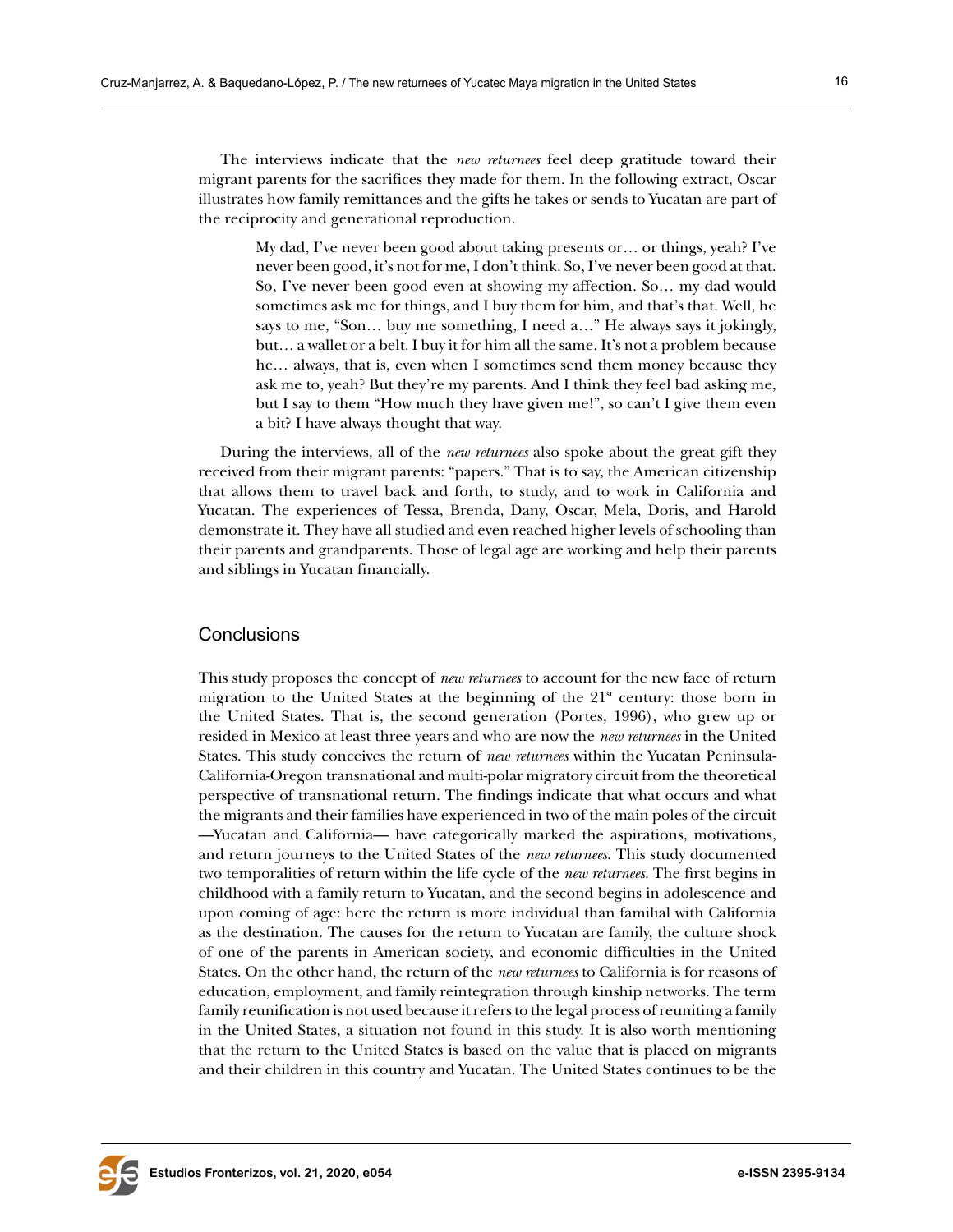benchmark for economic, educational, and employment opportunities, despite the difficulties and obstacles experienced there. On the other hand, the unfavorable view of Yucatan is due to *1*) the lack of employment opportunities for returned parents, *2*) the quality of the educational opportunities offered by the Mexican school system versus the support and treatment that American children have received at schools in California, *3*) the bullying and linguistic discrimination experienced by children in classrooms in Yucatan, and *4*) the lack of social and economic mobility of close relatives with a high cultural capital in Yucatan. Similarly, the desire of the parents for their children to go to university and enter the professional market (something the parents could not do in Yucatan), and transnational family separation, mainly if there are relatives in the United States who cannot travel to Mexico, also feeds the return journeys of the *new returnees*, that is, their life projects.

It is of note that transnational identity is a social construct and, in the experience of the *new returnees*, it materializes with the emergence of a diasporic awareness, a sense of identification with the place, culture, and people who saw them grow up in Yucatan, and with their rights as American citizens that allow them to travel back and forth, and study and integrate into the American labor market. This study argues that the experiences of return and educational and job integration in the United States are structured and modeled by gender. It demonstrates that female *new returnees* move in an educational patter different from those of the migrant women of the previous generation. Unlike their mothers, the female *new returnees* returned to study in California and have higher levels of schooling. The parents want their daughters to aspire to study and break the pattern of the traditional woman who marries, has children, and stays at home. On the other hand, the early integration of the *new returnees* into schools in California has given them the advantage of speaking and writing English. Therefore, *new returnees* now have a wider range of educational and employment opportunities. As for male *new returnees*, they returned to the United States once they came of age and with the male mandate of working. In terms of job integration, the findings indicate that they entered an ethnically, racially, and gendered structured job market. That is, they entered the lowest strata of the American employment structure, which includes male-dominant jobs with little possibility for advancement, performed by Latinos and Mexicans in the restaurant and construction sectors. It is worth noting that one of the *new returnees*, Dany, is still looking to return to Yucatan motivated by the commitment to return to marry, live in the house he is building, and start a business.

As for educational possibilities in the United States, only Oscar wanted to continue studying in California. However, although he wanted to go to university, he was not able to due to several obstacles: he had to support himself financially, learn to navigate the American school system, revalidate his studies, learn to write and speak English, and have the money to pay for school.

Finally, the study has also demonstrated that *new returnees* acquire new roles and positions in the transnational family structure. Once they start working, they participate in the family dynamics that contribute to family sustenance and generational reproduction in California and Yucatan.

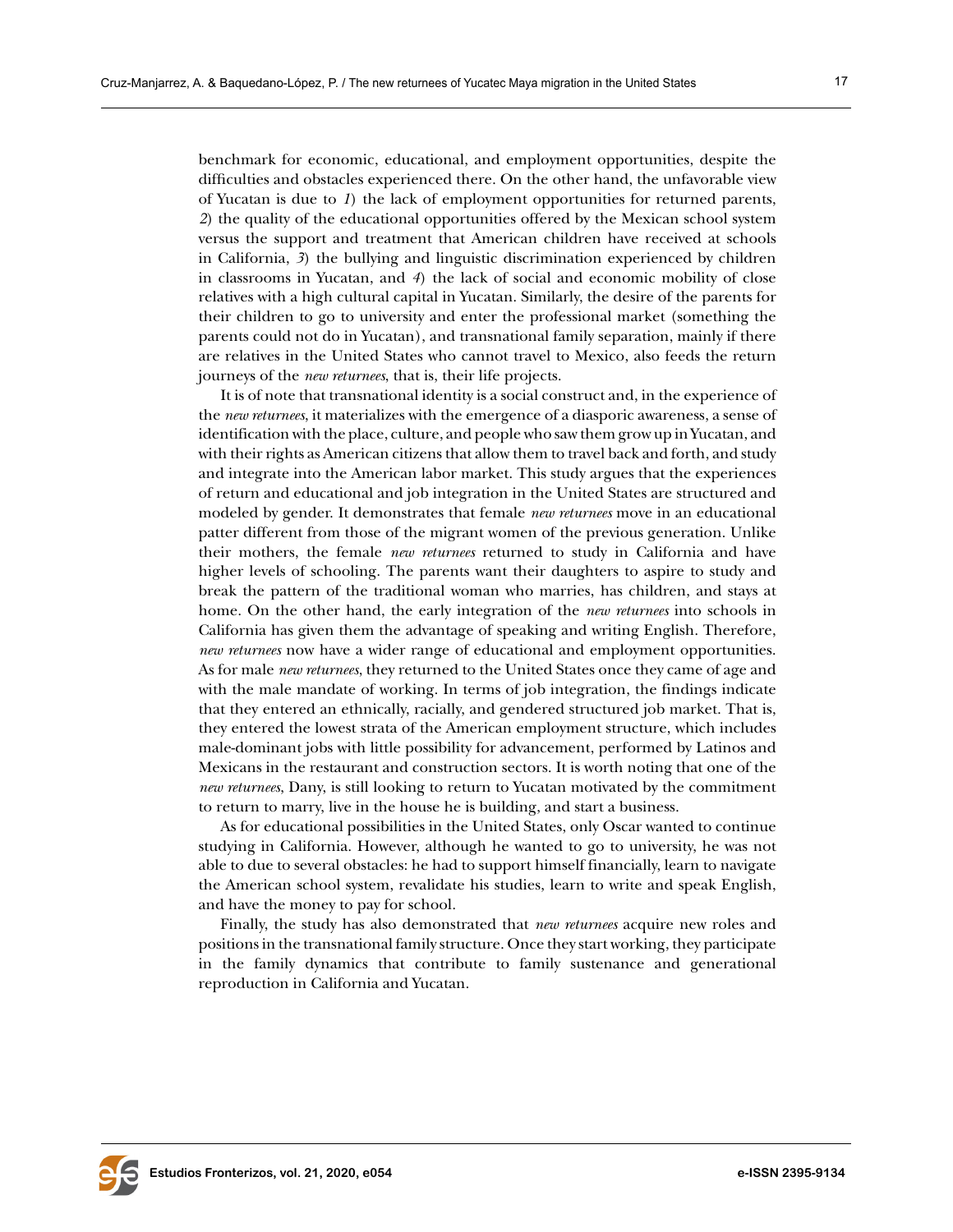#### References

- Adler, R. (2004). *Yucatecans in Dallas, Texas. Breaching the border. Bridging the distance* (New immigrants series). Allyn & Bacon.
- Arias, P. (2013). Migración internacional y cambios familiares en las comunidades de origen: transformaciones y resistencias. *Annual Review of Sociology*, *39*, 1-23.
- Armstrong-Fumero, F. (2009). A heritage of ambiguity: the historical substrate of vernacular multiculturalism in Yucatán, Mexico. *American Ethnologist*, *36*(2), 300-316.
- Baquedano-López, P. (2019). Indigenous Maya families from Yucatán in San Francisco: hemispheric mobility and pedagogies of diaspora. In S. Gleeson & X. Bada (Coord.), *Accountability across borders: migrant rights in North America* (pp. 515- 563). University of Texas Press.
- Baquedano-López, P. & Borge Janetti, G. (2017). The Maya diaspora Yucatán-San Francisco: new Latino educational practices and possibilities. In S. Salas & P. Portes (Eds.), *u.s. latinization: education and the new Latino South* (pp. 161-183). suny Press.
- Barenboim, D. E. (2013). *Belonging out of place: Navigating 'illegality' and indigeneity in migrant Maya California* (Ph.D. thesis). The University of Chicago.
- Boehm, D. A. (2012). *Intimate migrations. Gender, family and illegality among transnational Mexicans.* New York University Press.
- Brettell, C. B. (2016). *Gender and migration*. Polity Press.
- Burawoy, M., Blum, J. A., George, S., Thayer, M., Gille, Z., Gowan, T., Haney, L., Klawiter, M., Lopez, S. H. & Riain, S. (2000). *Global ethnography: forces, connections, and imaginations in a postmodern world*. University of California Press.
- Casanova, S. (2011). *Ethnic identity, acculturation, and perceived discrimination for indigenous Mexican youth: A cross-cultural comparative study of Yucatec Maya adolescents in the us and México* (Ph.D. thesis). Stanford University.
- Casanova, S. (2016). Conversaciones indígenas desde el otro lado: Adolescentes de origen maya en Estados Unidos. In I. Cornejo Portugal (Ed.), *Juventud rural y migración mayahablante: acechar, observar e indagar sobre una temática emergente* (pp. 165-201). Universidad Autónoma Metropolitana. [http://hermes.cua.uam.mx/](http://hermes.cua.uam.mx/repositorio/libros.php%3Flibro%3DCornejoPortugal-MigracionMayahablante) [repositorio/libros.php?libro=CornejoPortugal-MigracionMayahablante](http://hermes.cua.uam.mx/repositorio/libros.php%3Flibro%3DCornejoPortugal-MigracionMayahablante)
- Cassarino, J. P. (2004). Theorising return migration: The conceptual approach to return migrants revisited. *International Journal on Multicultural Societies*, *6*(2), 253- 279. <https://hal.archives-ouvertes.fr/hal-01237439/document>
- Cavalcanti, L. & Parella, S. (2013). El retorno desde una perspectiva transnacional. *remhu. Revista Interdisciplinar da Mobilidade Humana*, *21*(41), 9-20.
- Cornejo Portugal, I. & Fortuny Loret de Mola, P. (2011). "Corrías sin saber a dónde ibas": Proceso migratorio de mayas yucatecos a San Francisco, California. *Cultura y Representaciones Sociales, 5*(10), 82-106. [http://www.scielo.org.mx/scielo.](http://www.scielo.org.mx/scielo.php?script=sci_arttext&pid=S2007-81102011000100004 ) [php?script=sci\\_arttext&pid=S2007-81102011000100004](http://www.scielo.org.mx/scielo.php?script=sci_arttext&pid=S2007-81102011000100004 )
- Cruz-Manjarrez, A. (2013). *Zapotecs on the move. Cultural, social, and political processes in transnational perspective*. Rutgers University Press.
- Cruz-Manjarrez, A. (2016)*.* Transnacionalismo y retorno en una comunidad zapoteca*.*  In E. Levine, S. Núñez & M. Verea (Coords.), *Nuevas experiencias de la migración de retorno* (pp. 205-226). unam, cisan, sre, Instituto Matías Romero.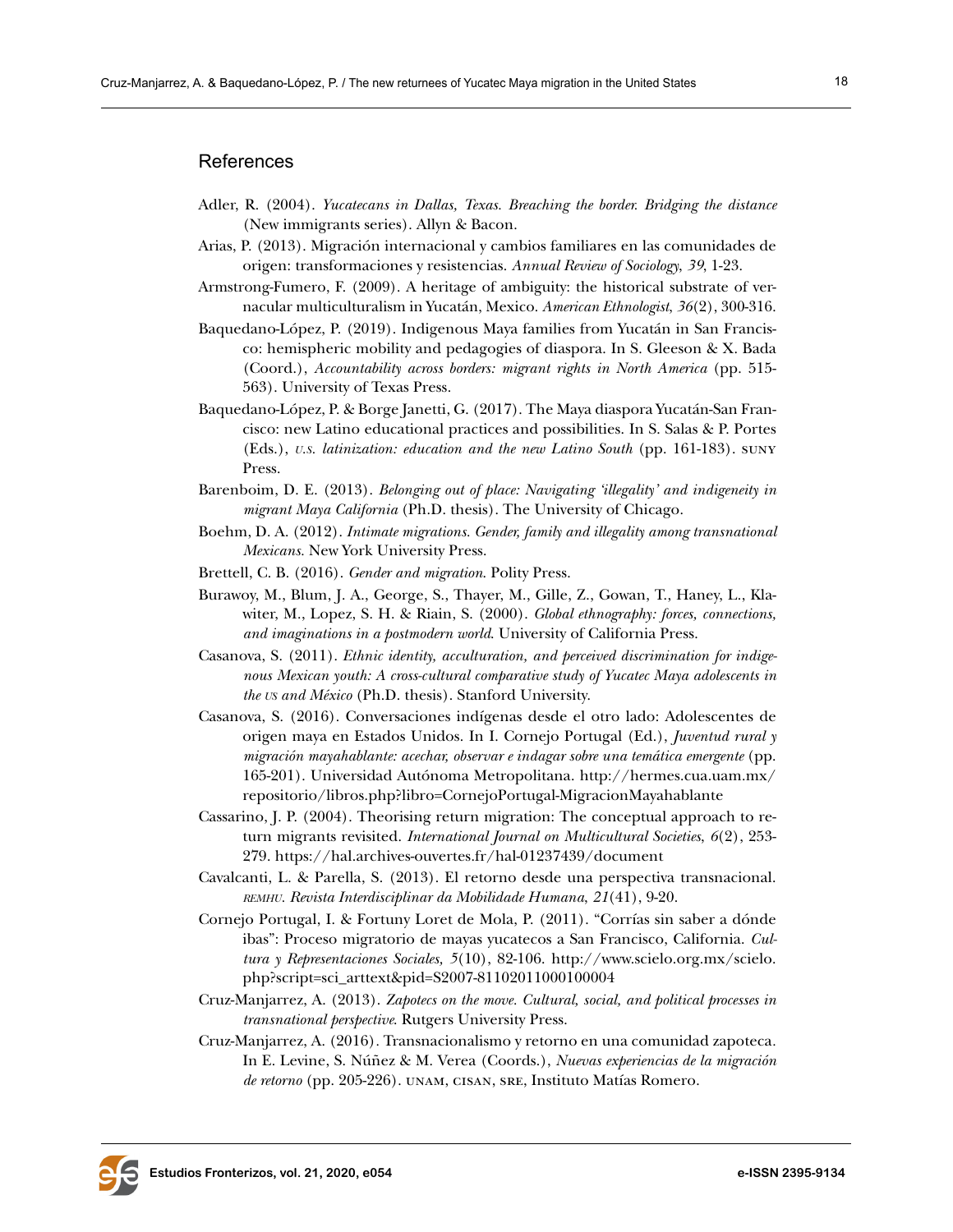- Cruz-Manjarrez, A. (2018, January-June). Familias transnacionales de jefatura femenina: maya yucatecas entre California y Yucatán. *Antropología Americana, 3*(5), 53- 72. <https://revistasipgh.org/index.php/anam/article/view/121/127>
- Cruz-Manjarrez, A. (2019). Migración internacional y matrimonio en la experiencia de mujeres mayas yucatecas en California. In G. E. Rodríguez Ceja (Ed.), *Pueblos mayas en el siglo xxi. Desigualdades, transformaciones y retos* (pp. 23-55). unam, Instituto de Investigaciones Filológicas, Centro de Estudios Mayas.
- Cruz-Manjarrez, A. & Baquedano-López, P. (2019, June 27). Movilidades, circuitos y actores de la migración de retorno (Symposium: Migración y derechos humanos) [Presentation]. XI Congreso Internacional de Mayistas. Tradiciones y reelaboraciones. Chetumal, Quintana Roo, Mexico.
- D'Aubeterre Buznego, M. E. (2012, January-June). Empezar de nuevo: migración femenina a Estados Unidos. Retornos y reinserción en la Sierra Norte de Puebla, México. *Norteamérica*, *Revista Académica del cisan-unam*, *7*(1), 149-180. [http://](http://www.revistanorteamerica.unam.mx/index.php/nam/article/view/162/147) [www.revistanorteamerica.unam.mx/index.php/nam/article/view/162/147](http://www.revistanorteamerica.unam.mx/index.php/nam/article/view/162/147)
- Dreby, J. (2010). *Divided by borders. Mexican migrants and their children*. University of California Press.
- Durand, J. (2004). Ensayo teórico sobre la migración de retorno. El principio del rendimiento decreciente. *Cuadernos Geográficos*, *35*(2), 103-116. [http://www.ugr.](http://www.ugr.es/~cuadgeo/docs/articulos/035/035-006.pdf) [es/~cuadgeo/docs/articulos/035/035-006.pdf](http://www.ugr.es/~cuadgeo/docs/articulos/035/035-006.pdf)
- Durand, J. & Arias, P. (2014). Escenarios locales del colapso migratorio. Indicios desde los altos de Jalisco. *Papeles de Población*, *20*(81), 9-23. [http://www.scielo.org.mx/](http://www.scielo.org.mx/scielo.php?script=sci_arttext&pid=S1405-74252014000300007&lng=es&tlng=es) [scielo.php?script=sci\\_arttext&pid=S1405-74252014000300007&lng=es&tlng=es](http://www.scielo.org.mx/scielo.php?script=sci_arttext&pid=S1405-74252014000300007&lng=es&tlng=es)
- Espinosa, V. M. (1998). *El dilema del retorno: migración, género y pertenencia en un contexto transnacional*. El Colegio de Michoacán/El Colegio de Jalisco.
- Faist, T. (2000). *The volume and dynamics of international migration and transnational social spaces*. Oxford University Press.
- Fix, M. & Zimmermann, W. (2001). All under one roof: mixed status families in an era of reform. *International Migration Review*, *35*(2), 397-419.
- Fortuny Loret de Mola, P. (2009). Transnational Hetzmek. From Oxkutzcab to San Francisco. In L. A. Lorentzen, J. J. Gonzalez, K. M. Chun & H. Duc Do (Eds.). *Religion at the corner of bliss and nirvana. Politics, identity and faith in new migrant communities* (pp. 207-242). Duke University Press**.**
- Gallo, S. (2018). Toolkit: helping immigrant families navigate migration decisions and schooling in a different country. [https://www.colorincolorado.org/toolkit-mex](https://www.colorincolorado.org/toolkit-mexican-schools)[ican-schools](https://www.colorincolorado.org/toolkit-mexican-schools)
- Gandini, L., Lozano-Ascencio, F. & Gaspar Olvera, S. (2015). *El retorno en el nuevo escenario de la migración entre México y Estados Unidos.* Segob, Conapo, Fondo de Población de las Naciones Unidas.
- García Zamora, R. & Gaspar Olvera, S. (2017). Migración de retorno de Estados Unidos a seis estados de México. Hacia la reintegración familiar y comunitaria. In R. García Zamora (Ed.), *El retorno de los migrantes mexicanos de Estados Unidos a Michoacán, Oaxaca, Zacatecas, Puebla, Guerrero y Chiapas* (pp. 15-64). Universidad Autónoma de Zacatecas/MAPorrúa.
- Jacobo-Suárez, M. (2017). De regreso a "casa" y sin apostilla: estudiantes mexicoamericanos en México. *Sinéctica*, (48) [http://www.scielo.org.mx/scielo.php?script=s](http://www.scielo.org.mx/scielo.php?script=sci_arttext&pid=S1665-109X2017000100003&lng=es&tlng=es)[ci\\_arttext&pid=S1665-109X2017000100003&lng=es&tlng=es](http://www.scielo.org.mx/scielo.php?script=sci_arttext&pid=S1665-109X2017000100003&lng=es&tlng=es)

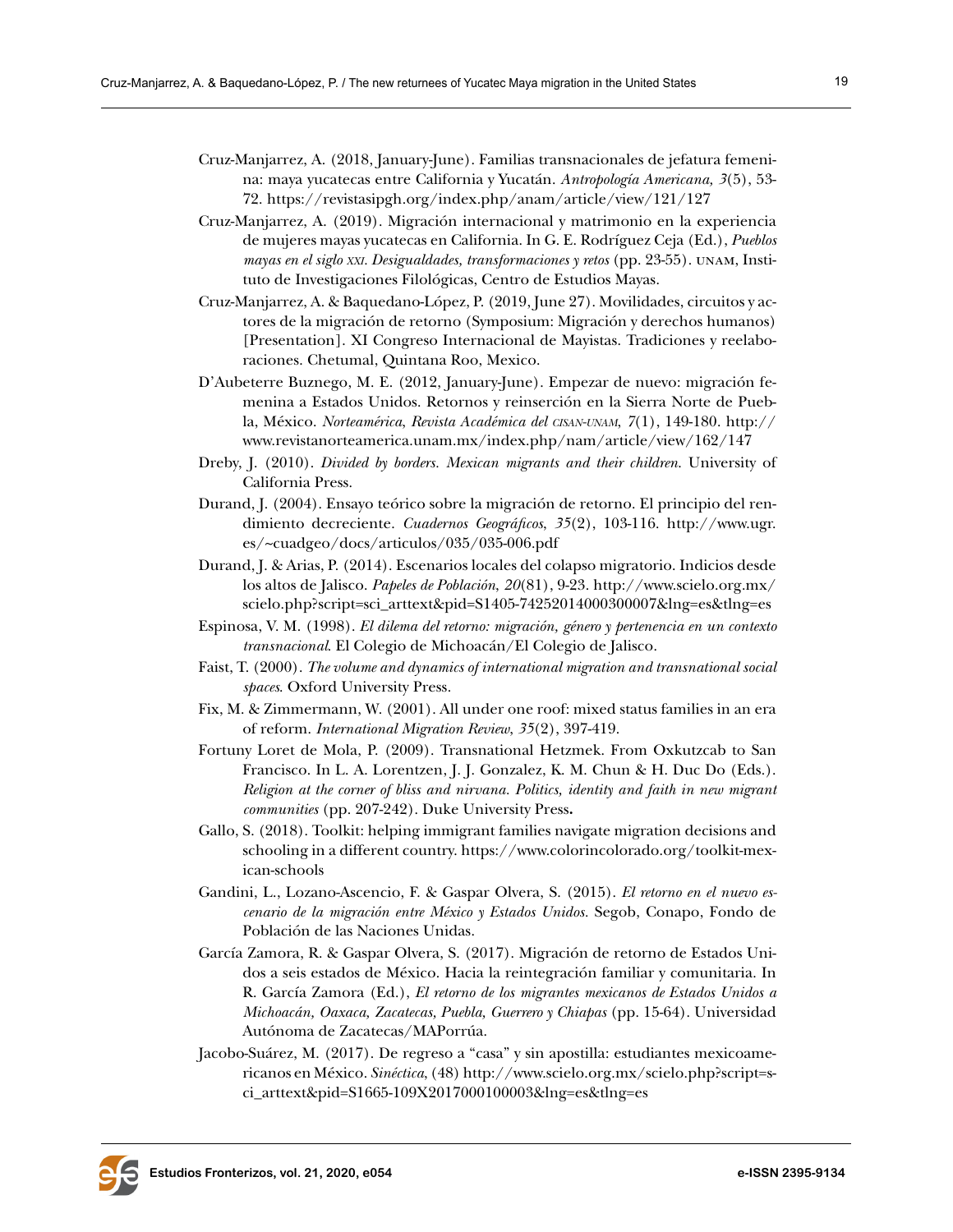- Jensen, B. & Jacobo-Suárez, M. (2019). Integrating American-Mexican students in Mexican classrooms. *Kappa Delta Pi Record*, *55*(1), 36-41.
- Kearney, M. (2000). Transnational Oaxacan indigenous identity: The case of Mixtecs and Zapotecs. *Identities*, *7*(2), 173-175.
- Levitt, P. & Waters, M. C. (2002)*. The changing face of home: The transnational lives of the second generation.* Russell Sage Foundation.
- Lewin Fischer, P. (2007). Yucatán as an emerging migrant-sending region. In W. A. Cornelius, D. Fitzgerald & P. Lewin (Eds.), *Mayan Journeys. The new migration from the United States* (pp. 1-28). Center for Comparative Immigration Studies, ucs<sub>D</sub>.
- Lewin Fischer, P., Guzmán Ayala, E., Rodríguez de la Gala, J. & Manzanero, L. (2012). *Las que se quedan. Tendencias y testimonios de migración interna e internacional en Yucatán*. Gobierno Federal inm, Gobierno del Estado de Yucatán, Oficina de Asuntos Internacionales de Yucatán, Secretaría de Política Pública Comunitaria y Social, Instituto para la Equidad de Género en Yucatán.
- Masferrer, C., Hamilton, E. R. & Denier, N. (2019). Immigrants in their parental homeland: half a million u.s.-born minors settle throughout Mexico. *Demography*, *56*(4), 1453-1461. <https://doi.org/10.1007/s13524-019-00788-0>
- Marcus, G. E. (1995). Ethnography in/of the world system: The emergence of multi-sited ethnography. *Annual Review of Anthropology*, *24*, 95-117.
- Medina, D. & Menjívar, M. (2015). The context of return migration: challenges of mixed-status families in Mexico's schools. *Ethnic and Racial Studies*, *38*(12), 2123- 2139.
- Mummert, G. (2012). Pensando en las familias transnacionales desde los relatos de vida. In M. Ariza & L. Velasco (Coords.), *Métodos cualitativos y su aplicación empírica. Por los caminos de la investigación sobre migración internacional* (pp. 151-184). IIS-UNAM, Colef.
- Muse-Orlinof, L. (2014). Pioneer entrepreneurs: legal capital and social network changes in a first generation Mexican community (Ph.D. thesis). ucsp.
- Portes, A. (1996). *The new second generation*. Russell Sage Foundation.
- Rivera Sánchez, L. (2013, July-December). Migración de retorno y experiencias de la reinserción en la zona metropolitana de la Ciudad de México. *remhu. Revista Interdisciplinar da Mobilidade Humana, 21*(41), 55-76. [https://www.scielo.br/scielo.](https://www.scielo.br/scielo.php?script=sci_arttext&pid=S1980-85852013000200004) [php?script=sci\\_arttext&pid=S1980-85852013000200004](https://www.scielo.br/scielo.php?script=sci_arttext&pid=S1980-85852013000200004)
- Robichaux, D. (2003). El matrimonio en Mesoamérica ayer y hoy. In D. Robichaux (Comp.), *El matrimonio en Mesoamérica ayer y hoy. Una mirada antropológica* (pp. 13-54). Universidad Iberoamericana.
- Salazar-Parreñas, R. (2005). *Children of global migration. Transnational families and gendered woes*. Stanford University Press.
- Scott, J. (2013). El género una categoría útil para el análisis histórico. In M. Lamas (Coord.), *El género: la construcción cultural de la diferencia sexual* (pp. 264-302). Porrúa, unam, pueg.
- Solis Lizama, M. (2017). Desde el corazón del Puuc: Narrativas de retorno de migrantes yucatecos. *Península*, *12*(2), 119-142. [https://doi.org/10.1016/j.pns](https://doi.org/10.1016/j.pnsla.2017.06.006)[la.2017.06.006](https://doi.org/10.1016/j.pnsla.2017.06.006)

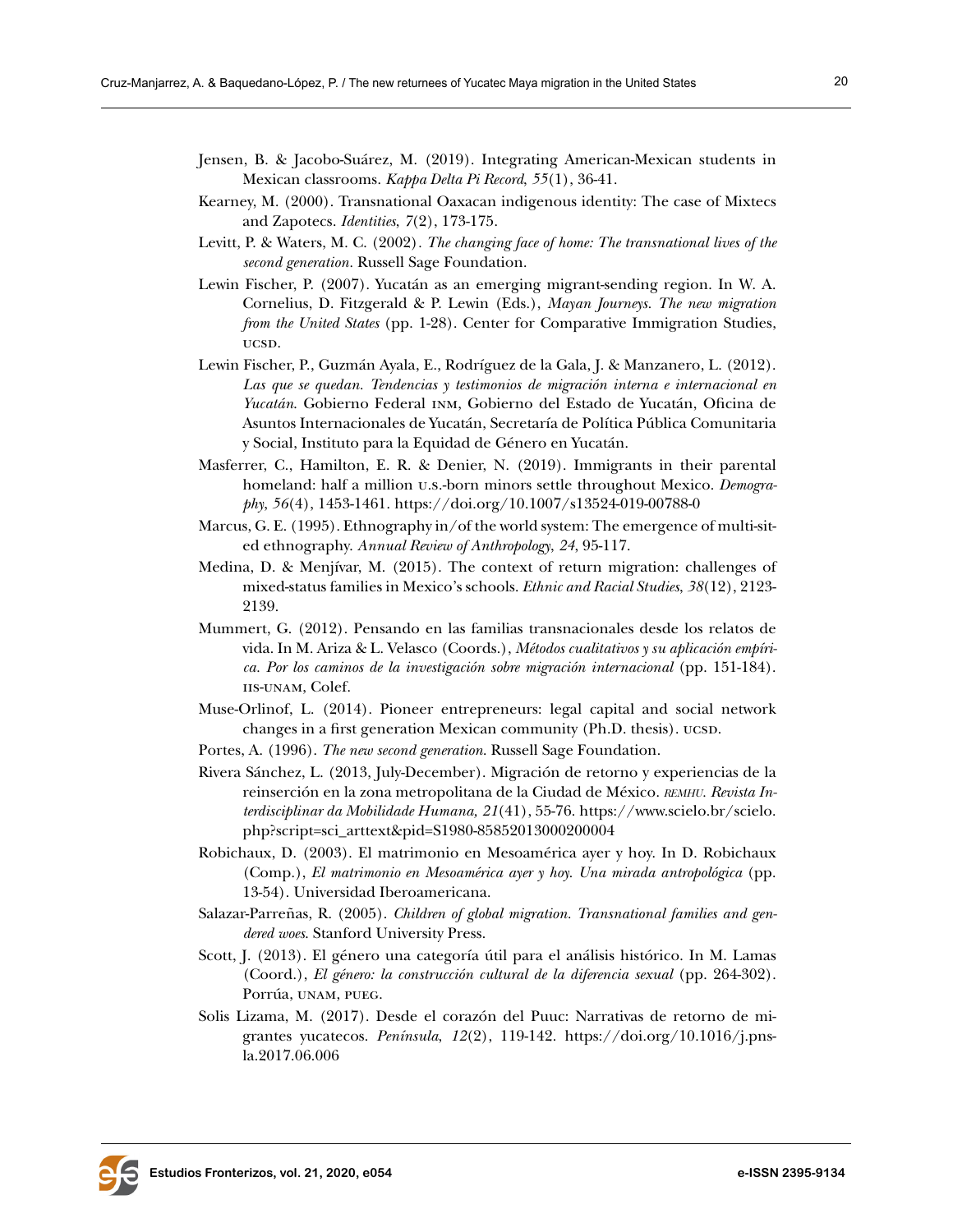- Solis Lizama, M. (2018). Reinserción laboral de migrantes de retorno en dos comunidades rurales de Yucatán, México. *Migraciones Internacionales*, *9*(35), 185-212. <http://dx.doi.org/10.17428/rmi.v9i35.416>
- West, C. & Zimmerman, D. H. (1987, June). Doing gender. *Gender and Society*, *1*(2), 125- 151. [https://www.gla.ac.uk/0t4/crcees/files/summerschool/readings/WestZim](https://www.gla.ac.uk/0t4/crcees/files/summerschool/readings/WestZimmerman_1987_DoingGender.pdf)[merman\\_1987\\_DoingGender.pdf](https://www.gla.ac.uk/0t4/crcees/files/summerschool/readings/WestZimmerman_1987_DoingGender.pdf)
- Zúñiga, V. (2013, January-June). Migrantes internacionales en las escuelas mexicanas: desafíos actuales y futuros de política educativa. *Sinéctica*, *40*. [https://sinectica.](https://sinectica.iteso.mx/index.php/SINECTICA/article/view/50/42) [iteso.mx/index.php/SINECTICA/article/view/50/42](https://sinectica.iteso.mx/index.php/SINECTICA/article/view/50/42)